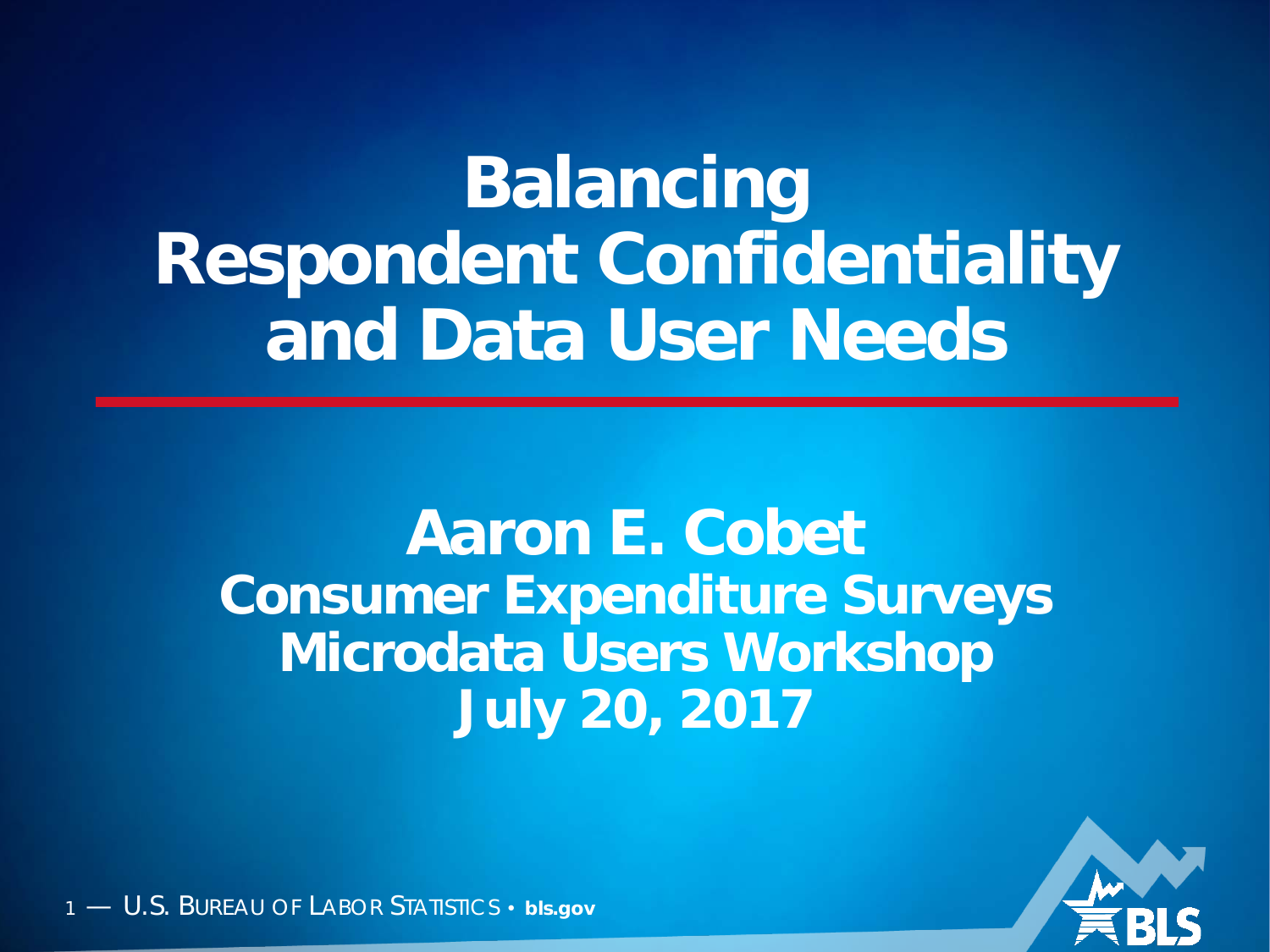#### **What is the Issue?**

#### ■ Conflicting goals

- **Maximize data access**
- **Protect respondents identity**



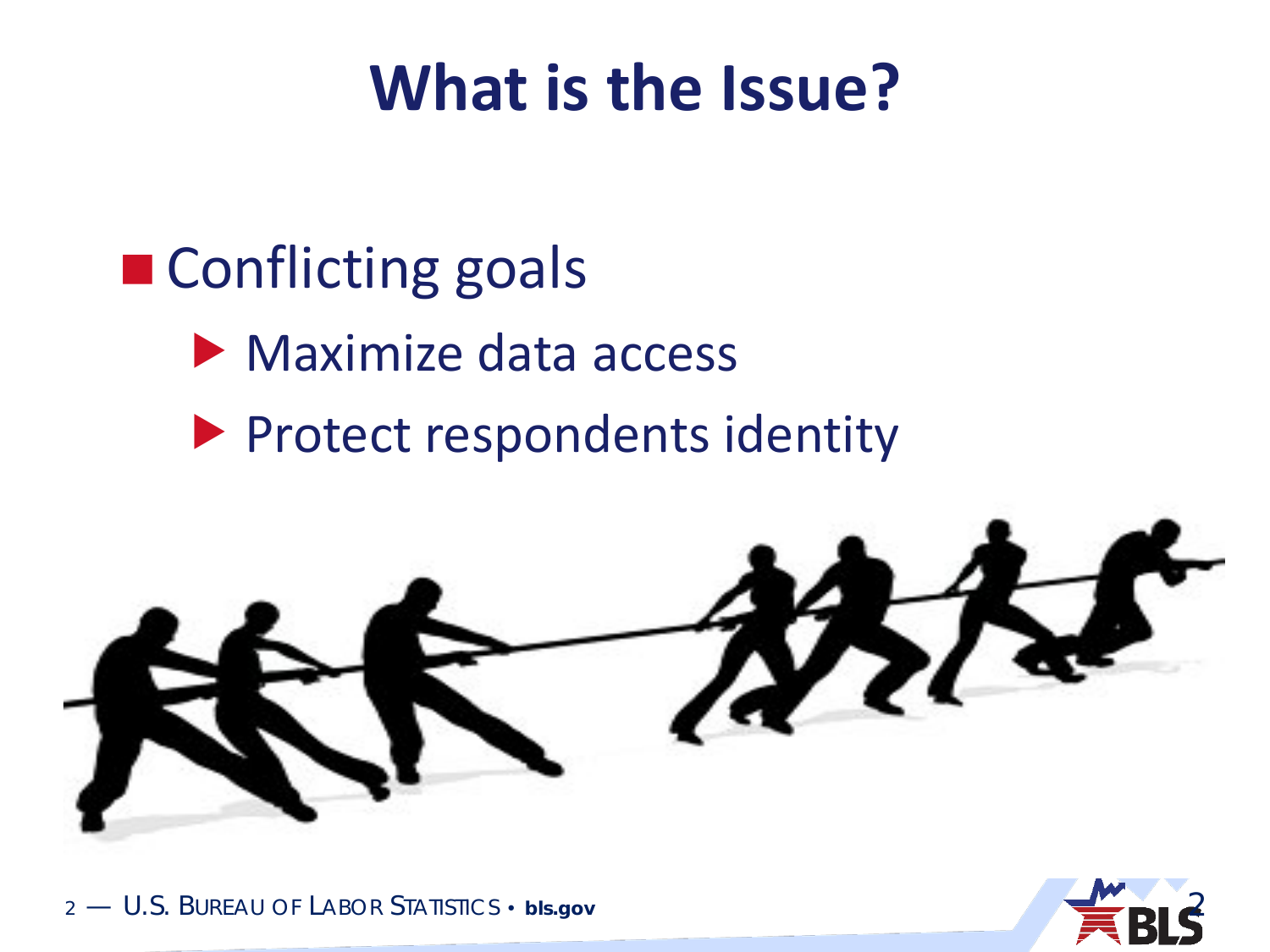### **Why is Confidentiality Important?**

- **Ensure trust of respondents for** their future cooperation
- **Ethical responsibility to protect** respondent confidentiality
- $\blacksquare$ It's the law



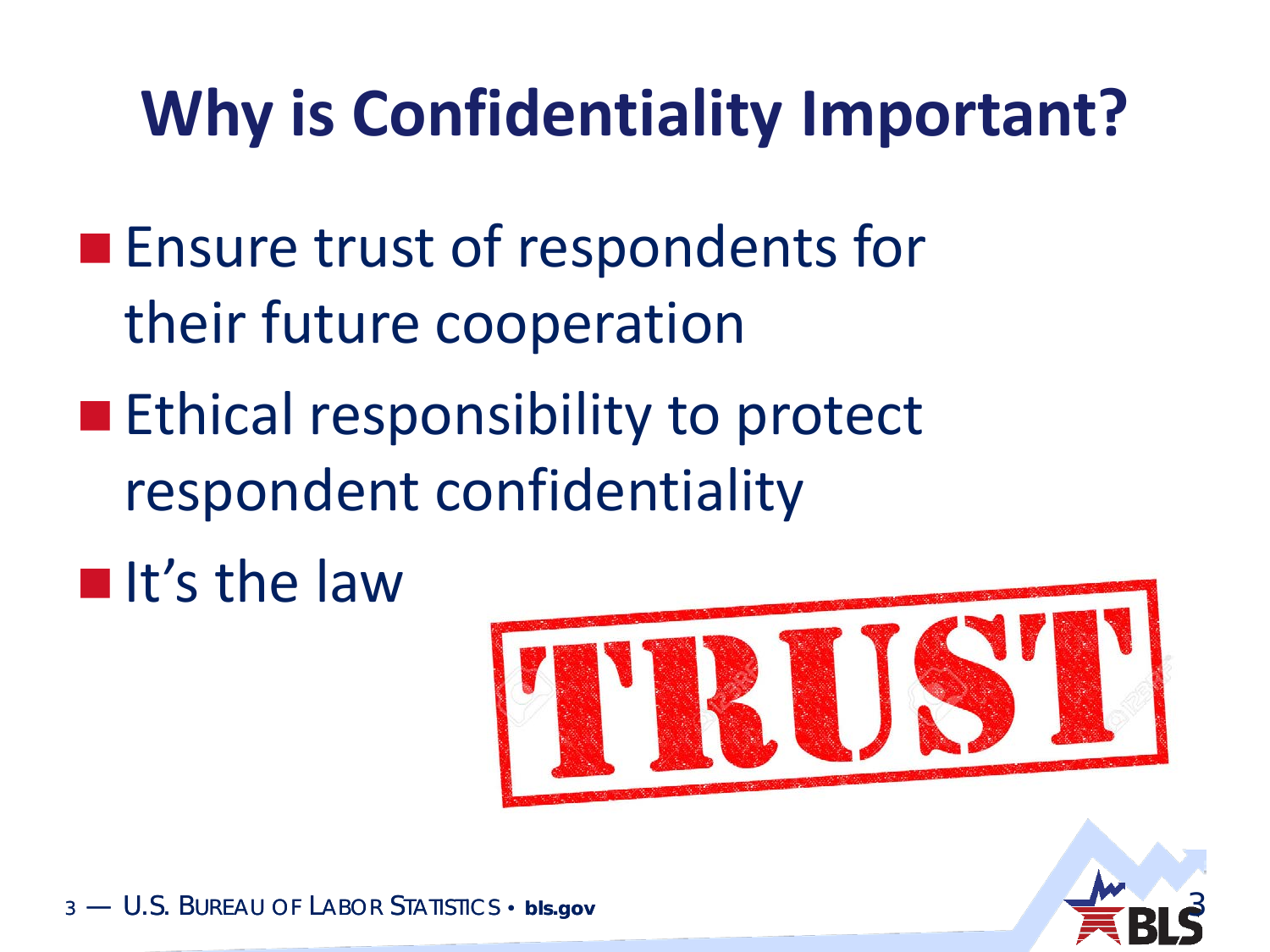### **What is Title 13?**

- U.S. Code: Title 13 allows the government to take a census and provides directives for its administration and enforcement.
- **People who took the oath of office who** wrongfully disclose information protected under Title 13 are subject to a fine of up to \$250,000 or up to 5 years in prison.
- Census and CE staff need Title 13 clearance.

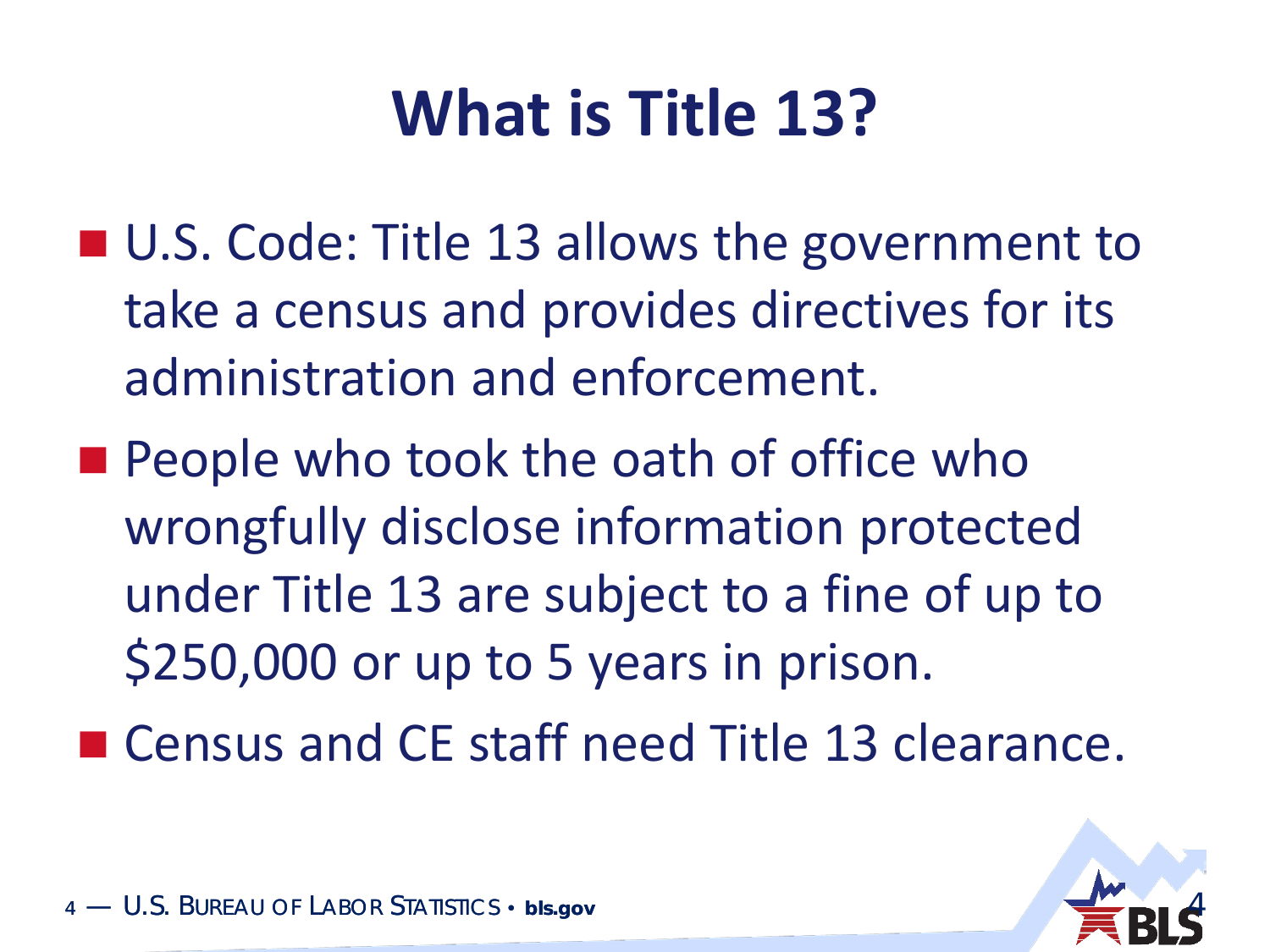### **Title 13 Training**

- CE staff gain access to internal data *after* completing 2 steps:
	- 1. Pass a background check by Census
	- 2. Take the Title 13 training

■ CE staff are required to annually retake Title 13 training and pass a knowledge check to maintain Special Sworn Status

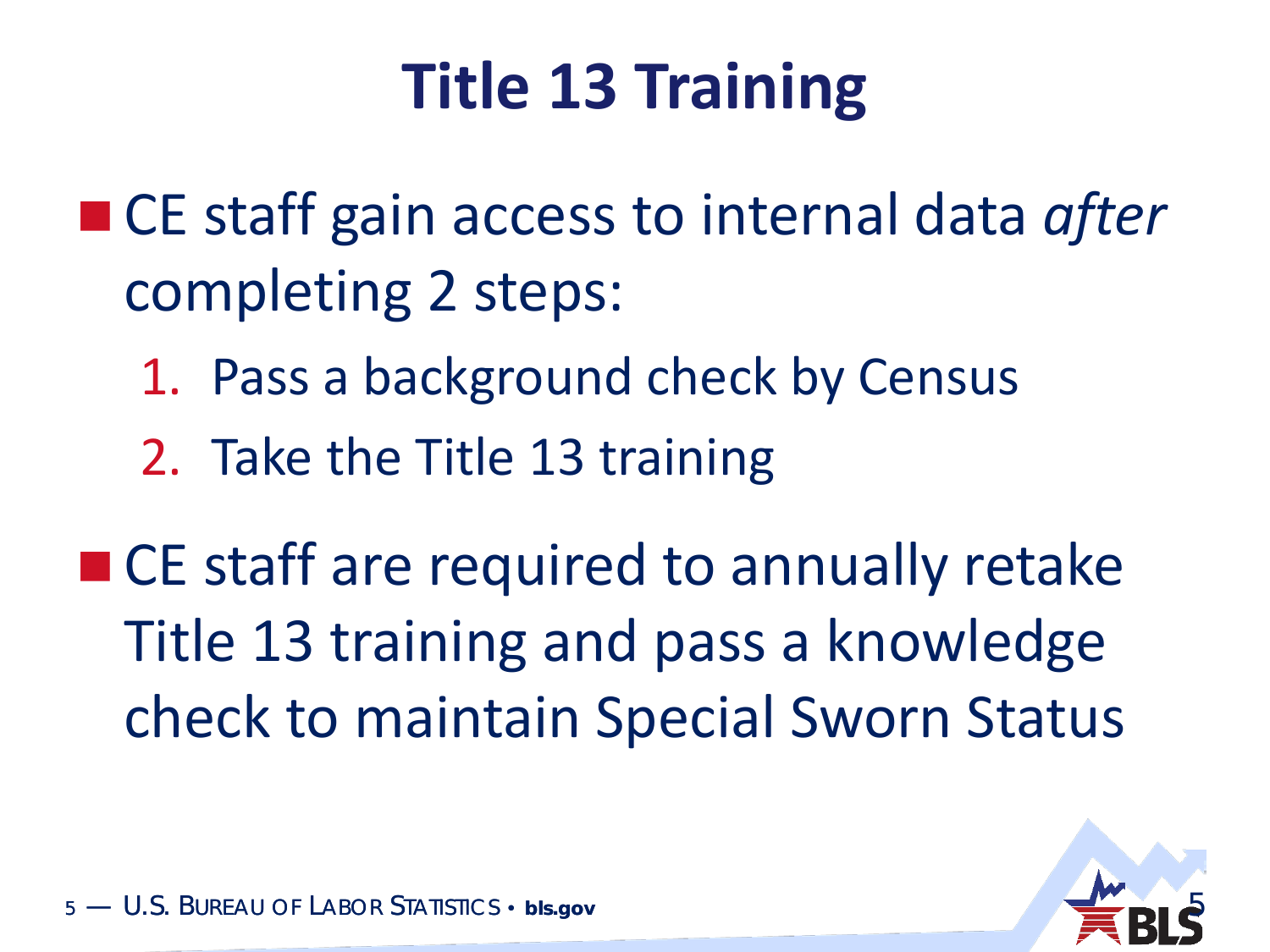#### **Who Determines Disclosure Threats?**

#### **Disclosure Review Board (DRB)** by the Census Bureau



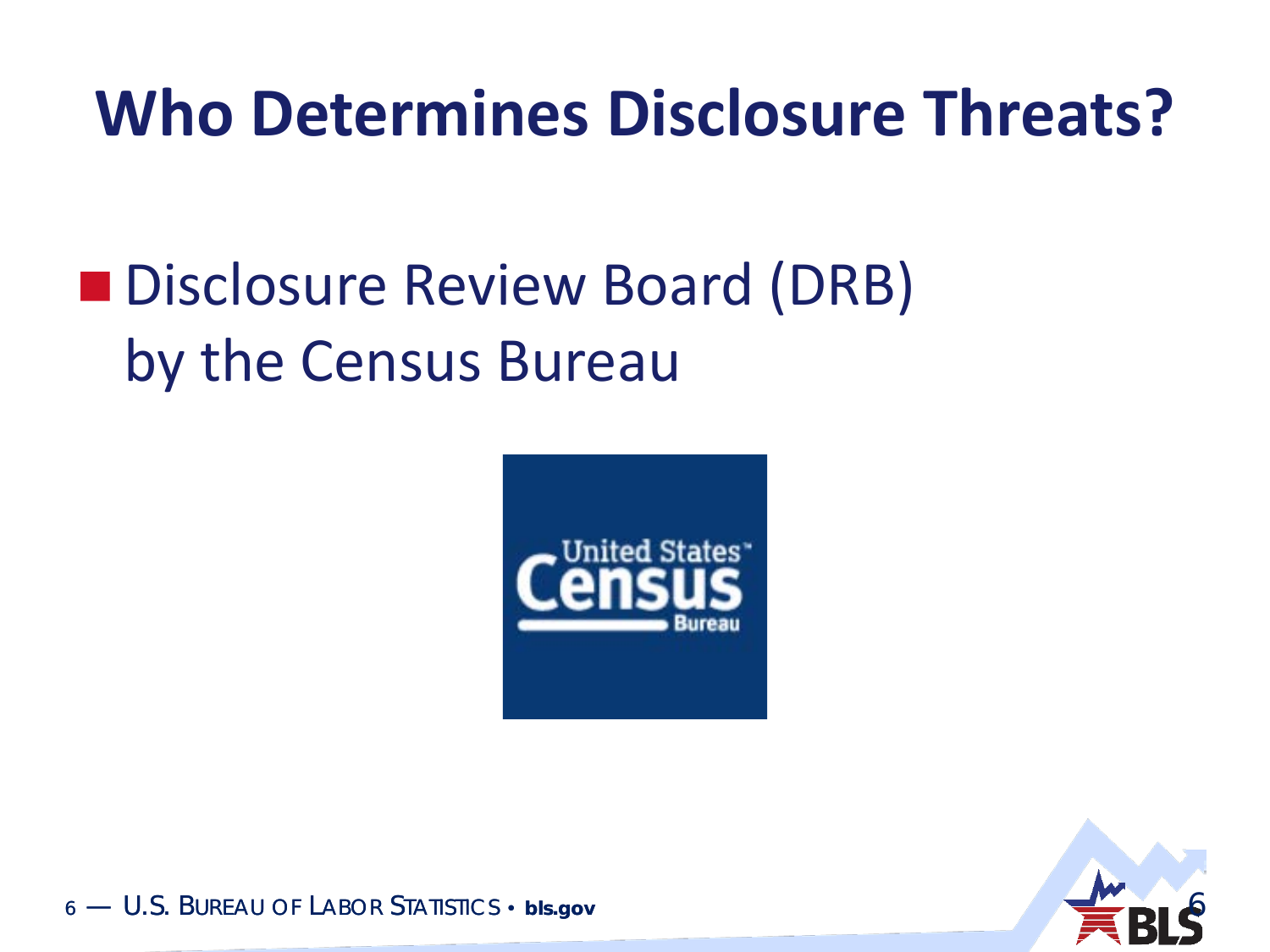**How Could Microdata Reveal Respondents' Identity?** 

**Small PSUs**  $\blacksquare$  High income **Extreme expenditures** 

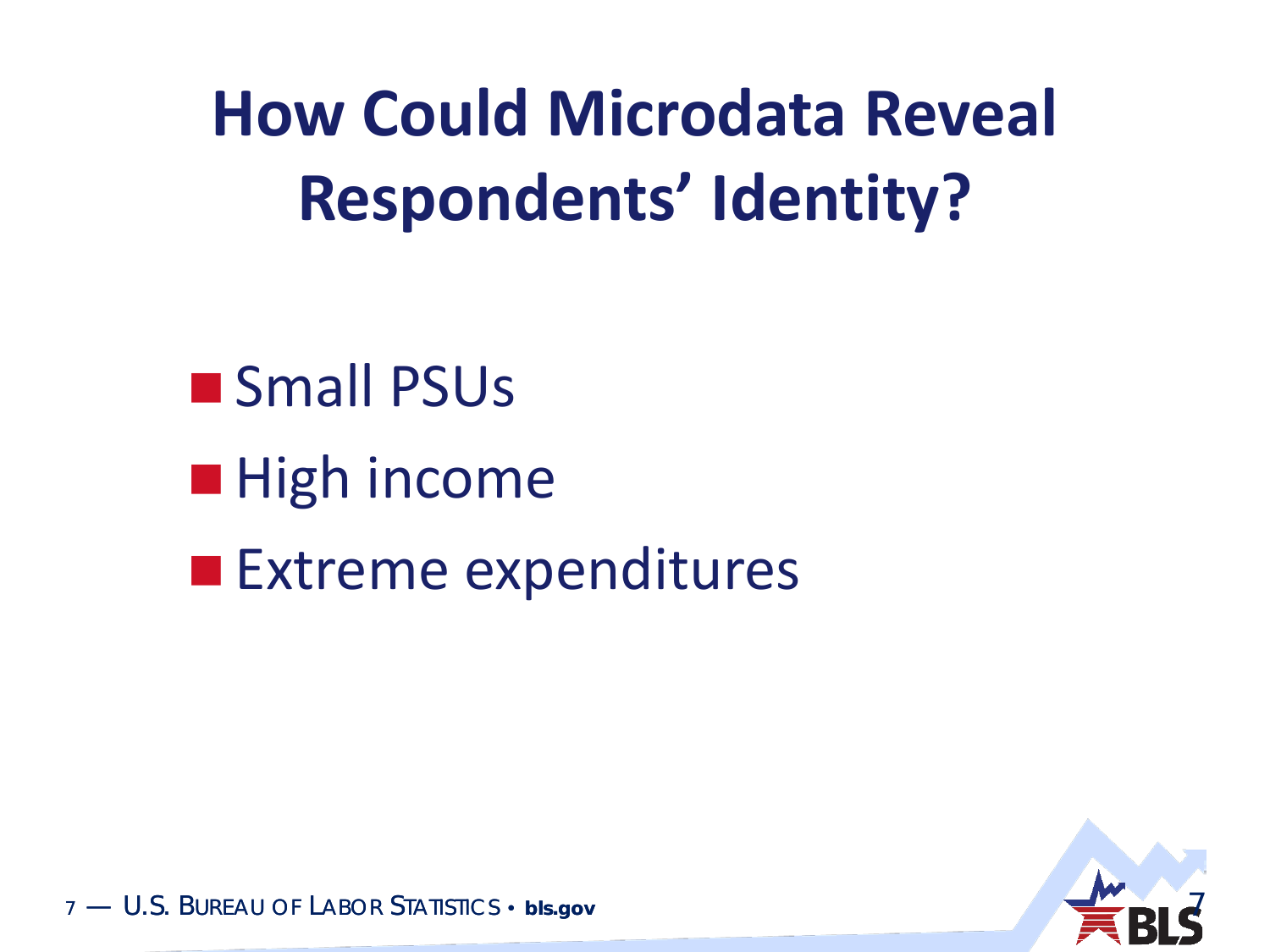# **How to Protect Respondents' Confidentiality?**

■ BLS and Census Bureau conceal information that *could* reveal respondents identity.



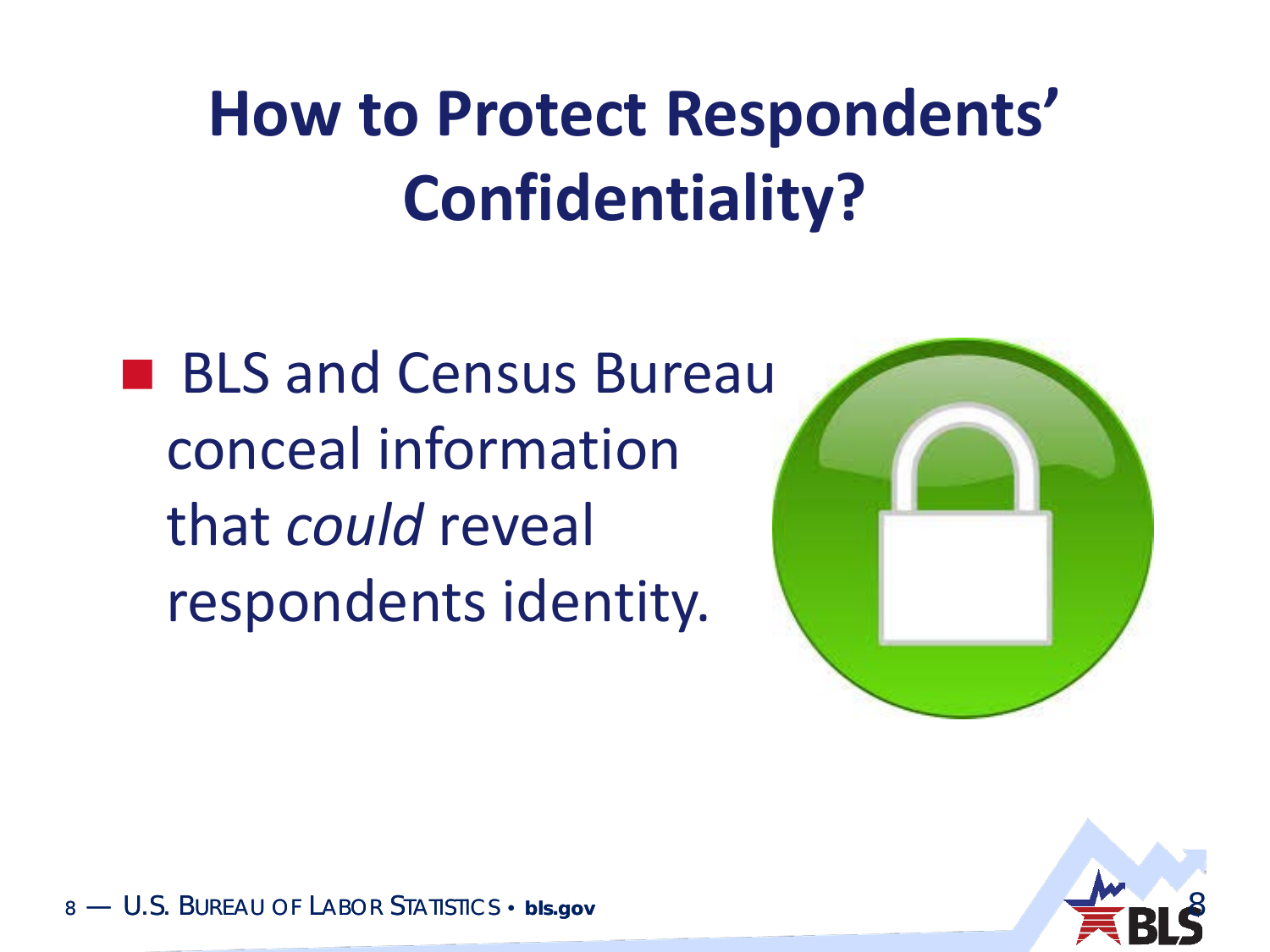# **How to Protect Respondents' Confidentiality?**

Two stages:

- Census removes *direct* identifiers, i.e. addresses
- BLS suppresses *indirect* identifiers, i.e. high expenses



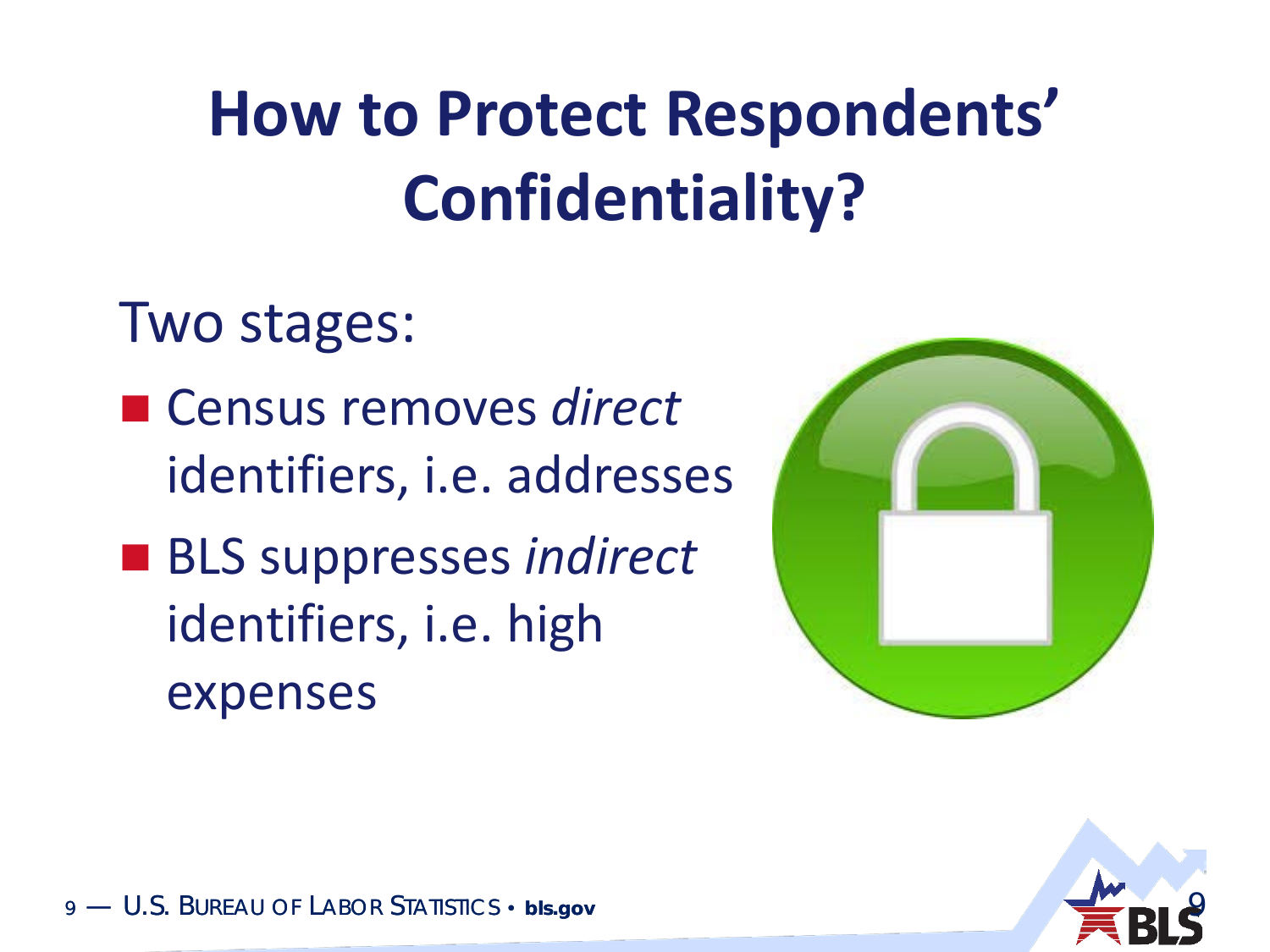### **How to Conceal Indirect Identifiers?**

- **Topcoding**: Provide average numerical value that are above a threshold
- **Recoding: Change metadata but** provide numerical value
- **Suppression**: Delete numerical value only or entire record

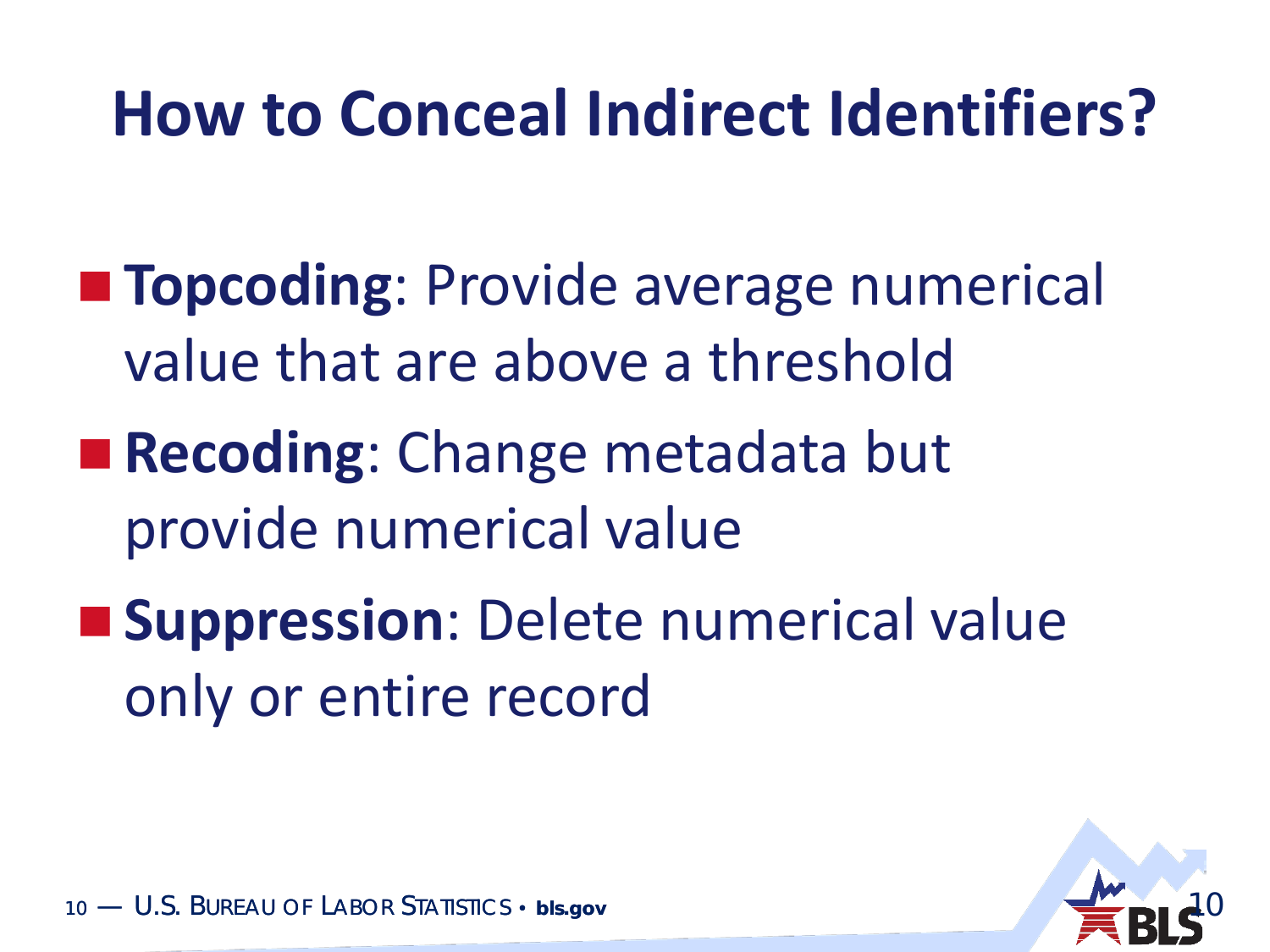#### **How do we Topcode?**

- **n** Determine critical value
- **Find values exceeding critical value**
- **Average values exceeding critical value**
- Replace values with top-coded values

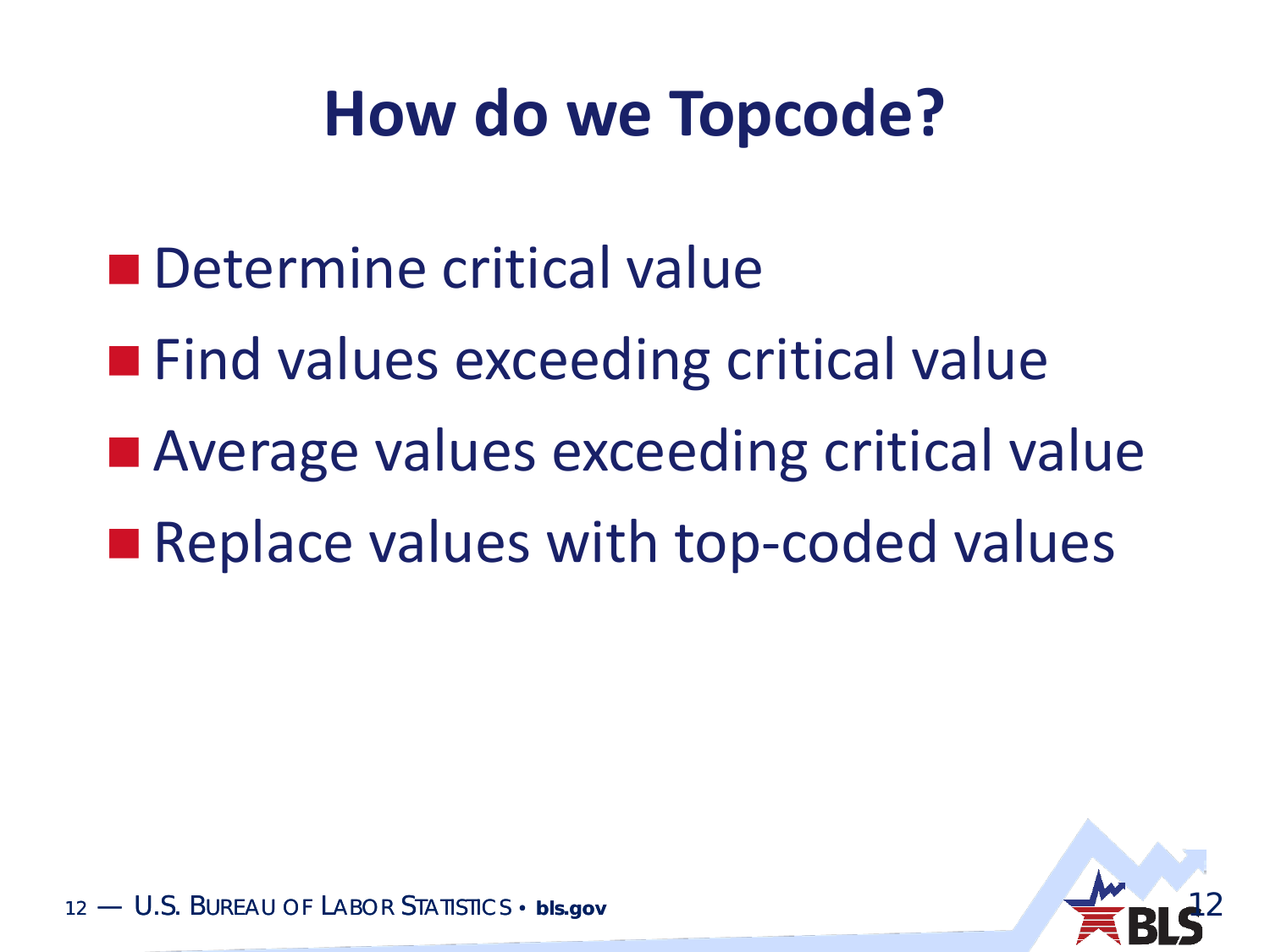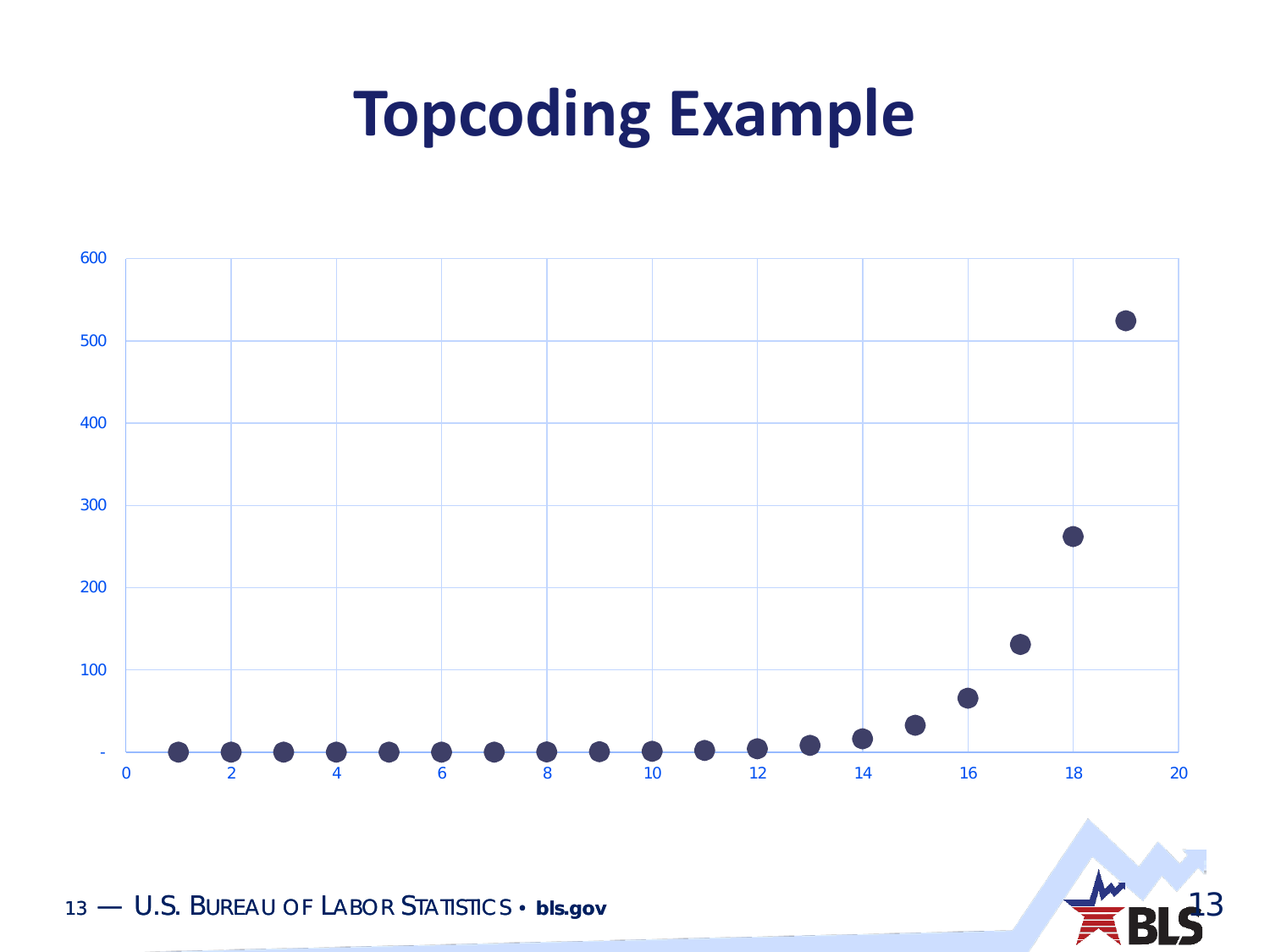

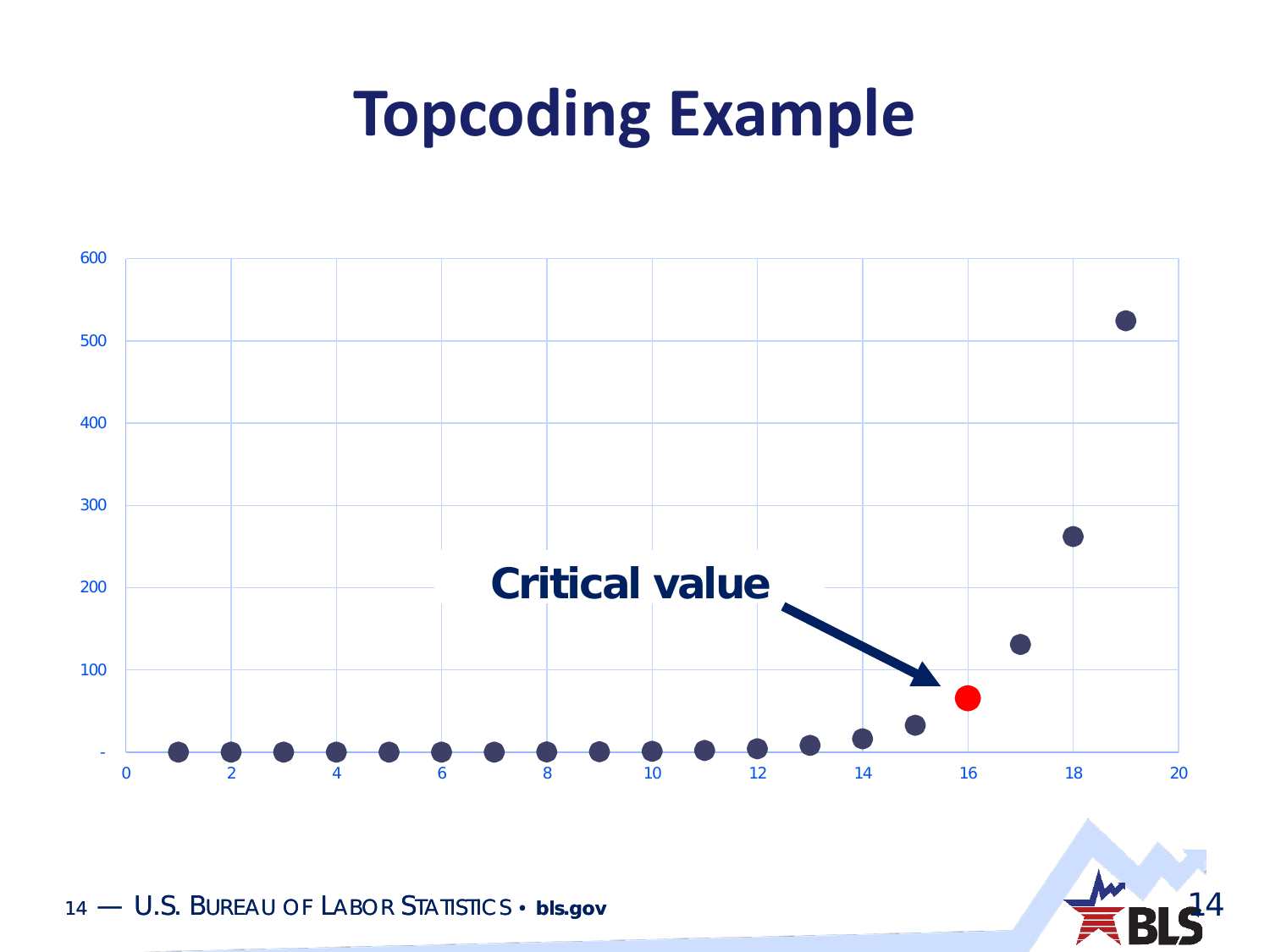

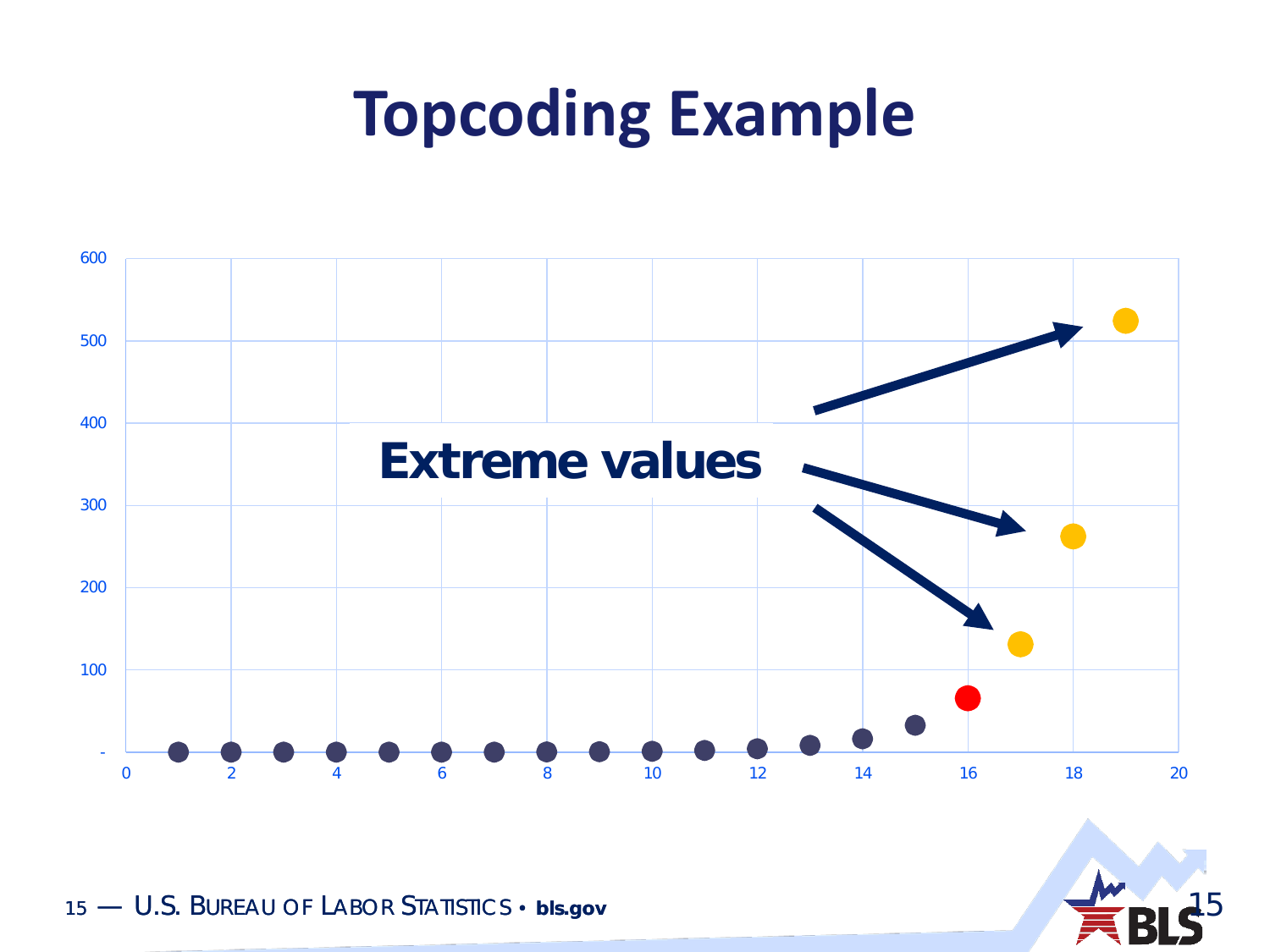

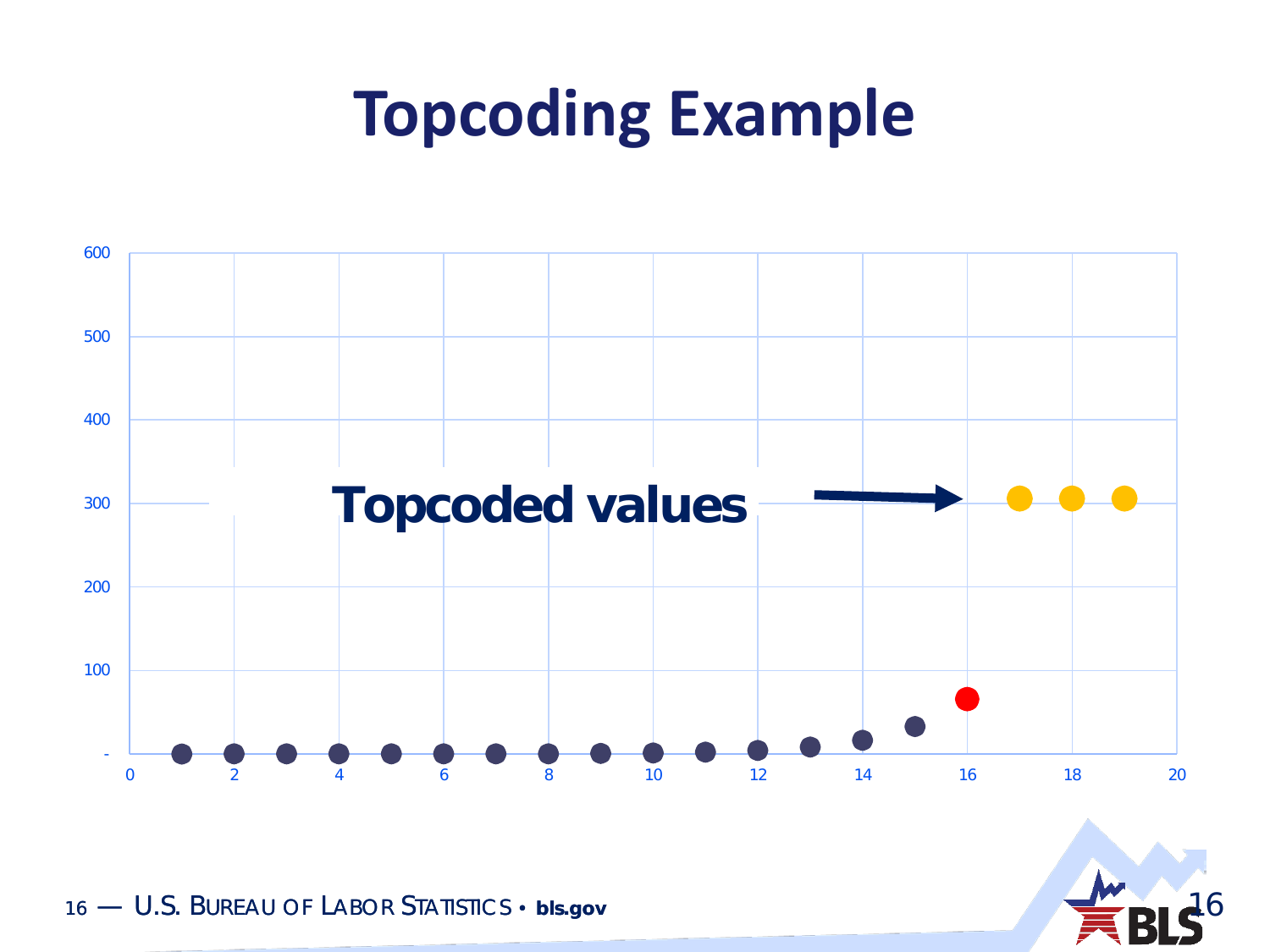#### **How to Determine Critical Values?**

**Percentiles:** If sample matches population ▶ Expenditures: 99.5 % **Denome: 97.0 %** 

**Outside sources:** If sample differs from population

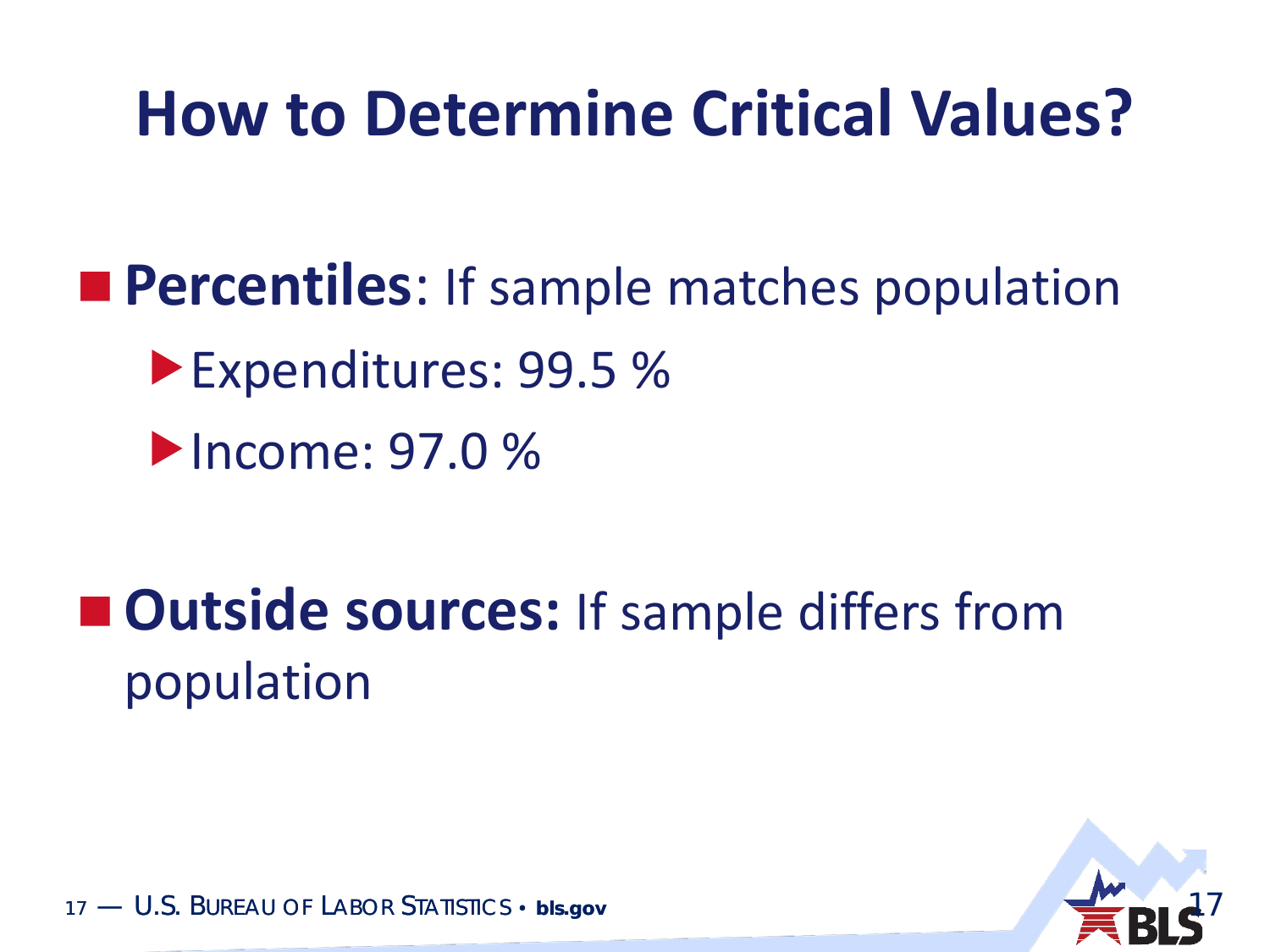#### **How to Conceal Indirect Identifiers?**

- **Top-coding**: Provide average of expenditures above a threshold
- **Re-coding**: Change metadata but provide numerical data
- **E** Suppression: Delete numerical data or entire record

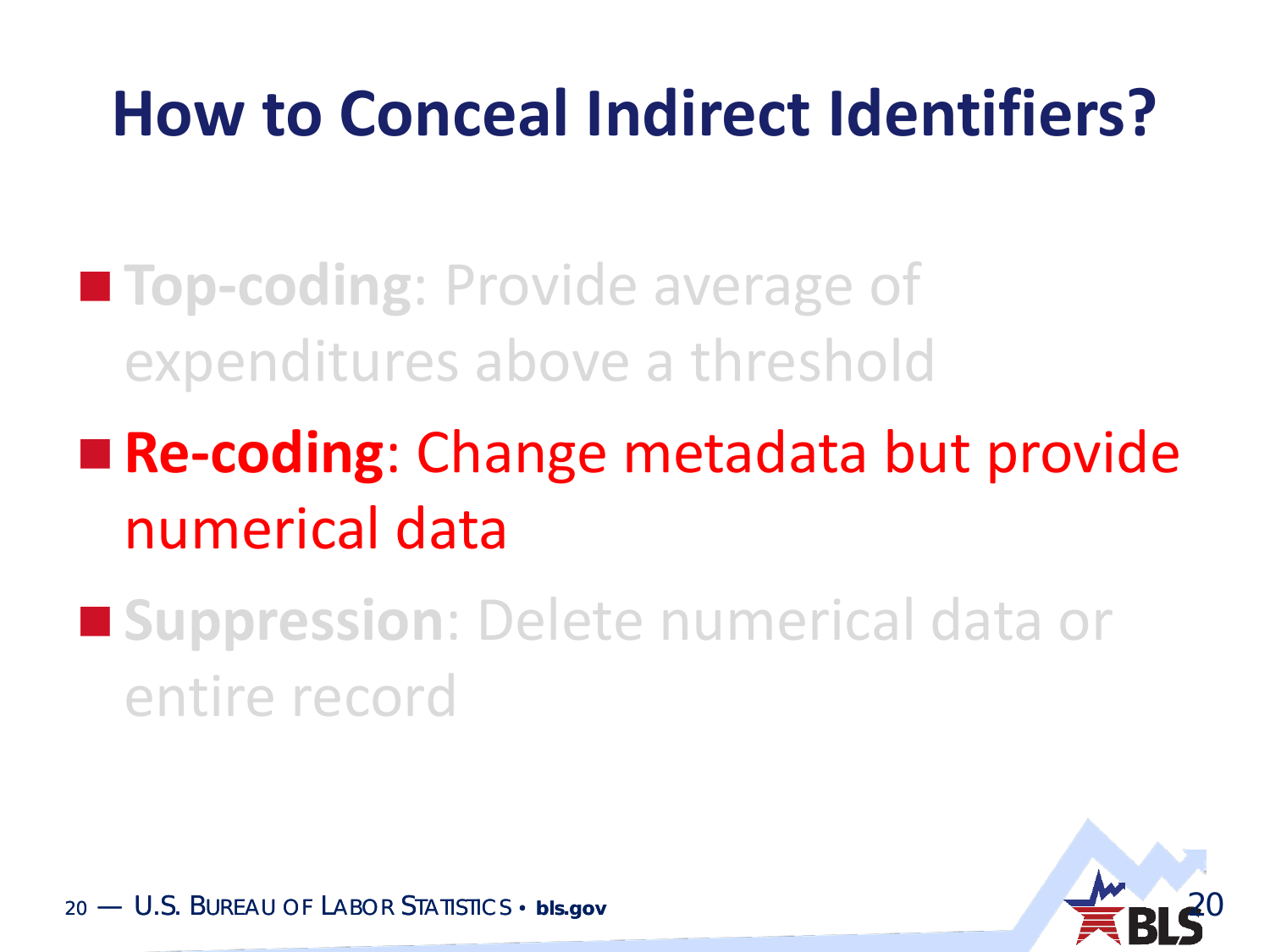#### **How do we Recode?**

- **Find metadata that meet criteria**
- Determine method:
	- Generalize
	- **Change**
- Replace original metadata with recoded metadata

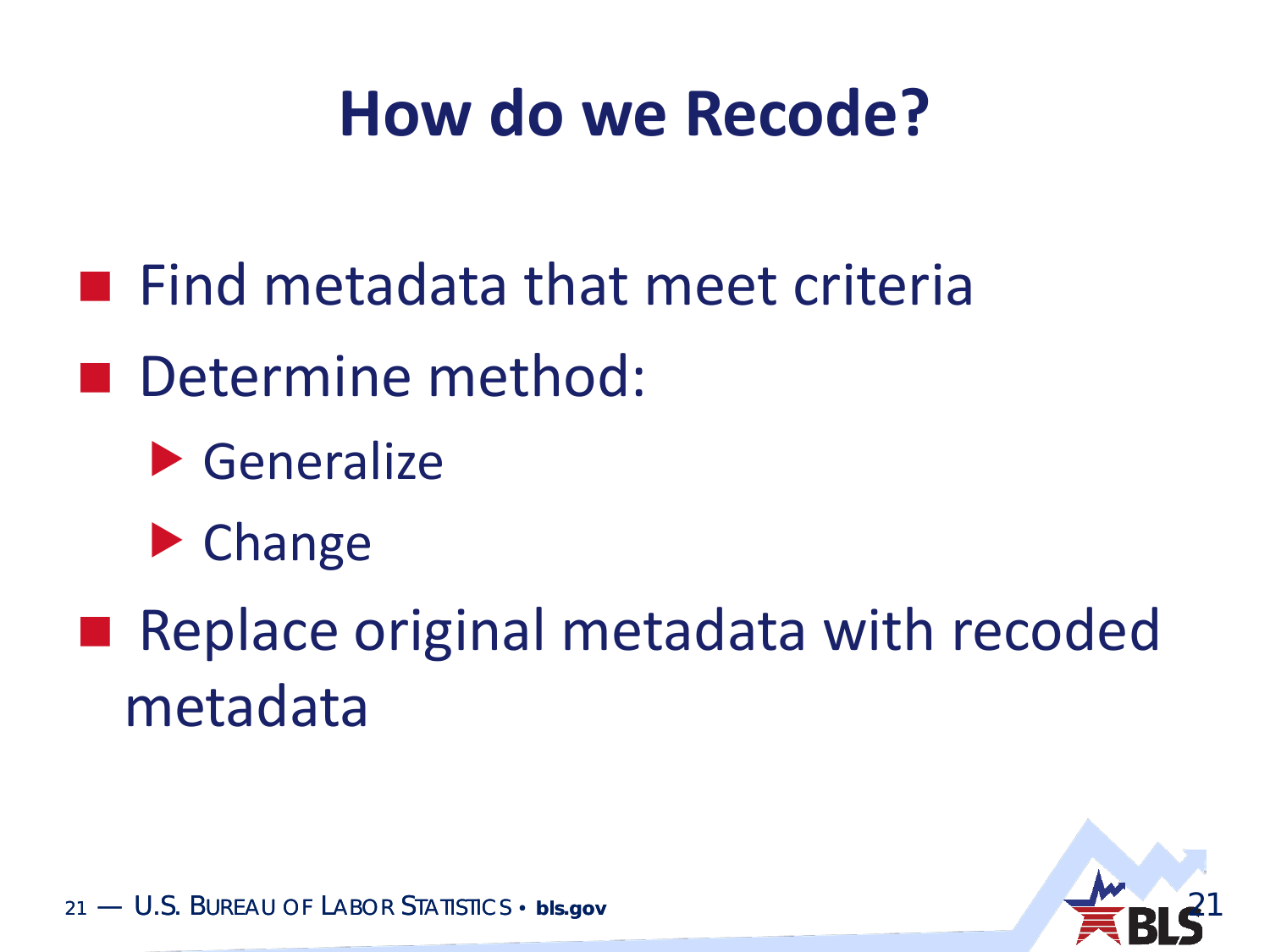#### **Re-coding: Generalize Information**

#### **Broaden production year of cars**

**From Toyota** Corolla 1999 **To Toyota** 

Corolla 1990s



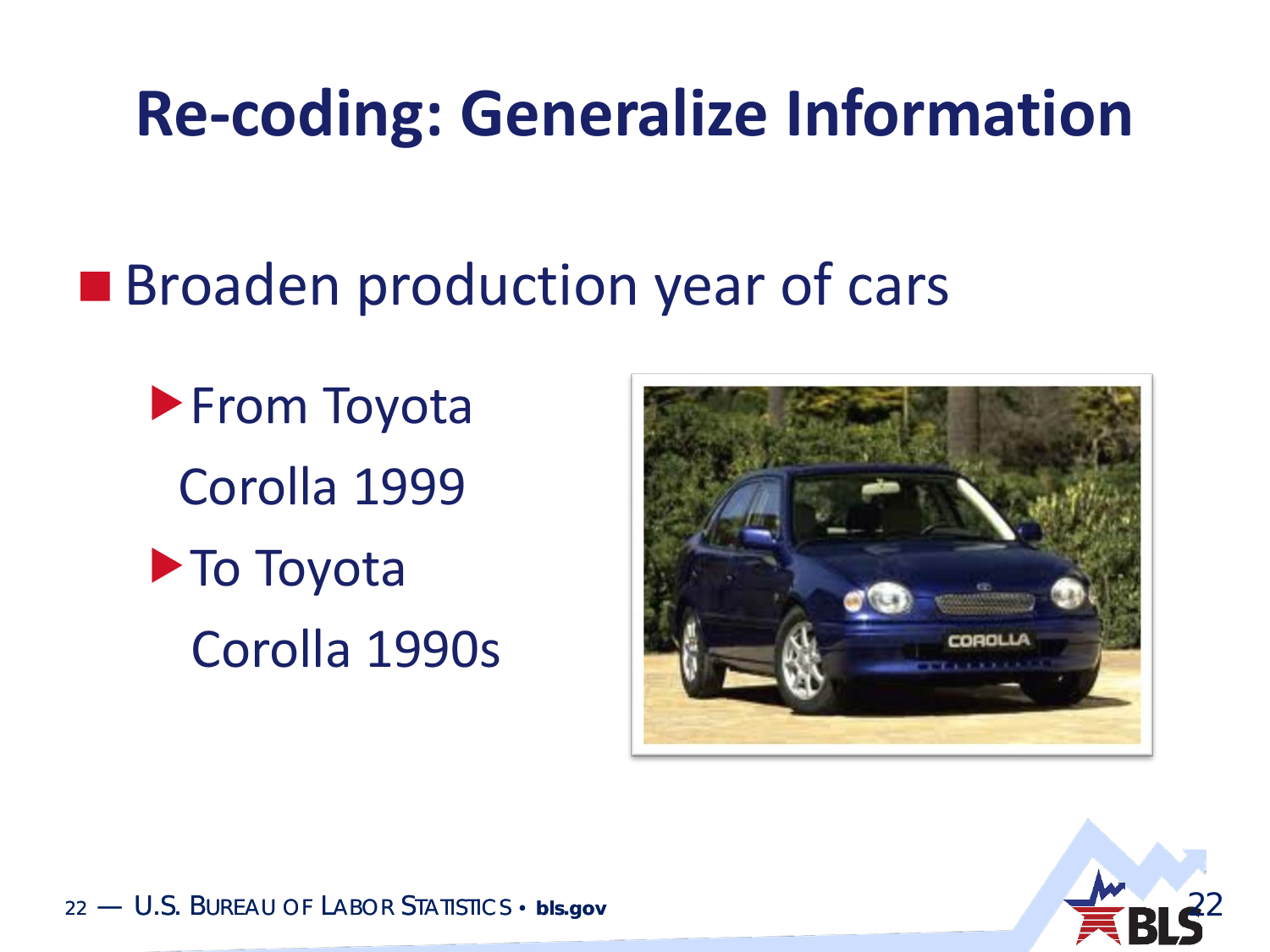### **Re-coding: Change information**

■ Change states to comparable states ▶ Change Delaware to New Jersey **Delaware New Jersey**

23

23 — U.S. BUREAU OF LABOR S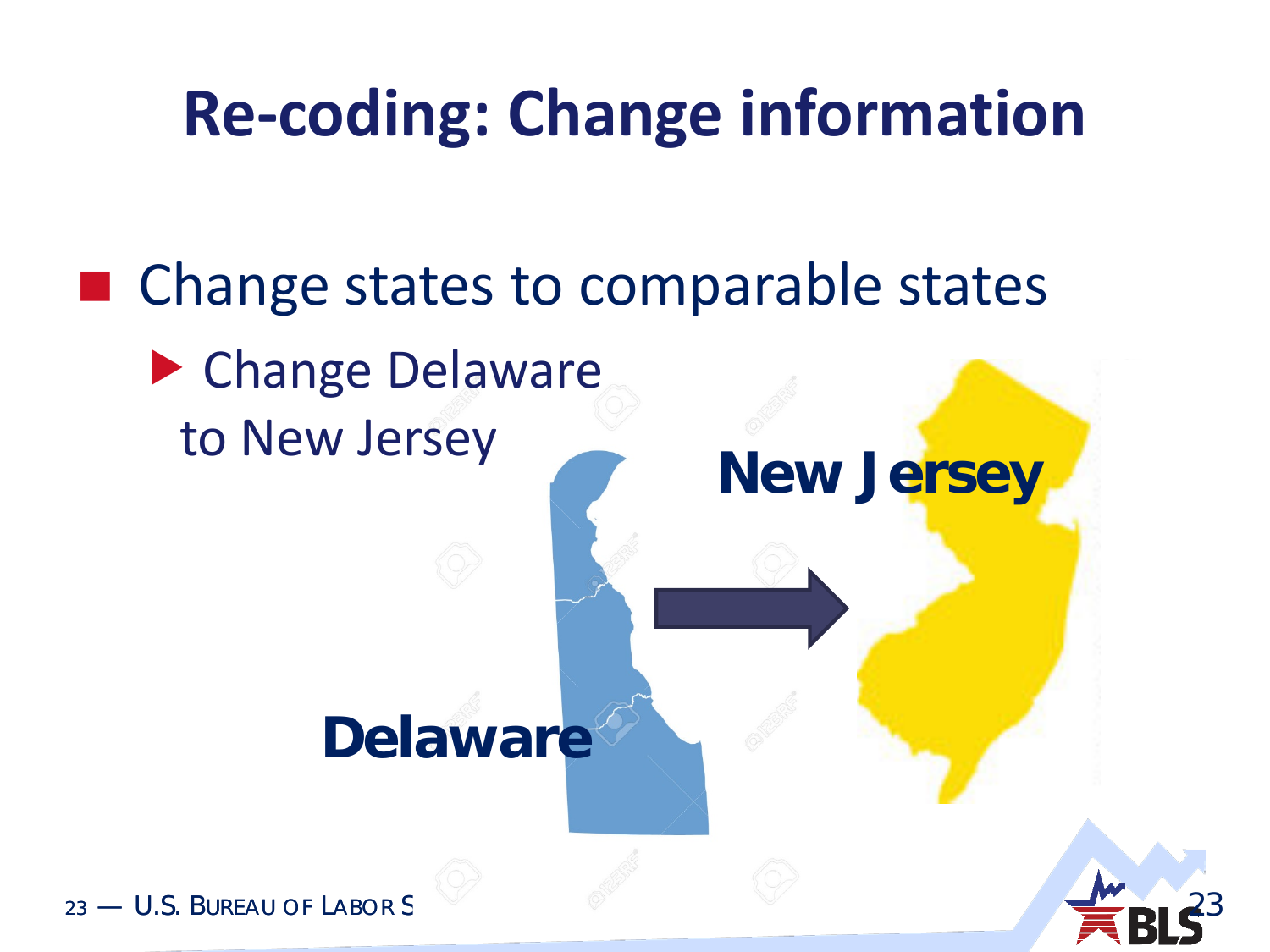### **How to Conceal Indirect Identifiers?**

- **Top-coding**: Provide average of expenditures above a threshold
- **Re-coding: Change metadata** but provide numerical data
- **Suppression**: Delete numerical data or entire record

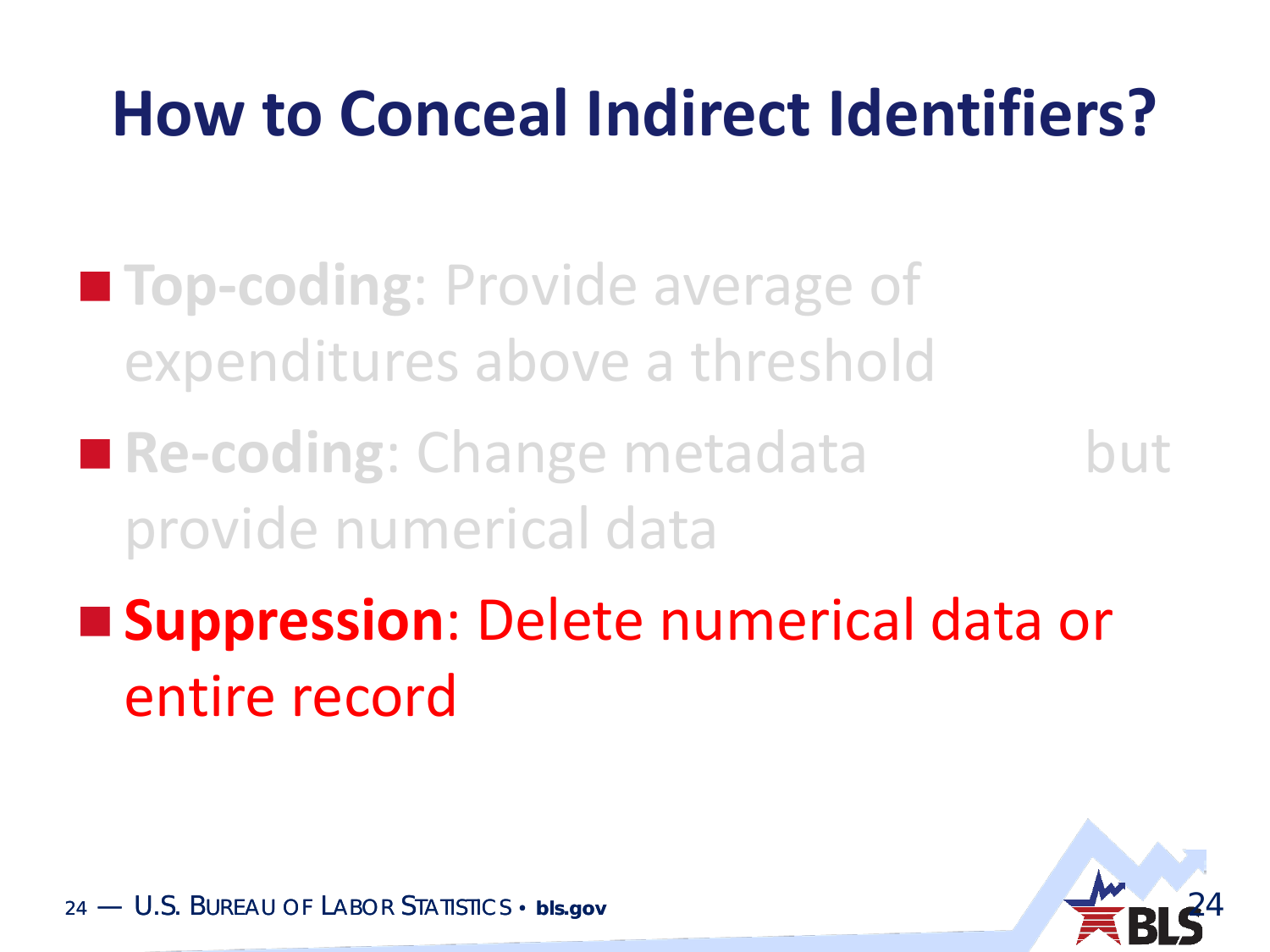### **Suppression**

- **E** Erase numerical data and leave metadata
	- ▶ Blank out numerical values of infrequent purchases
	- Example: Boat purchase



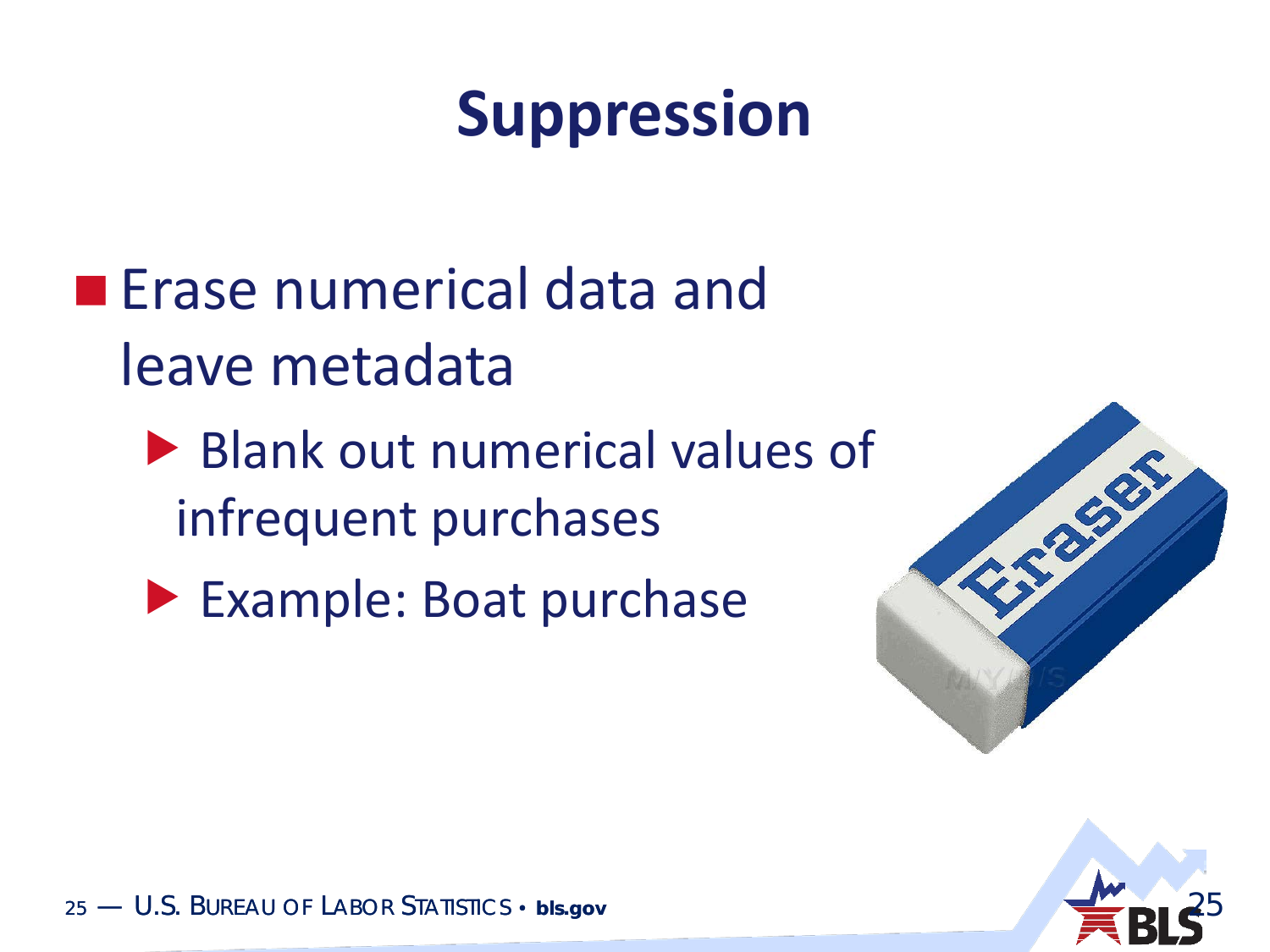### **Suppression**

- Complete eradication of numerical and metadata
	- **Erase entire record**
	- **Example: Airplane purchase**



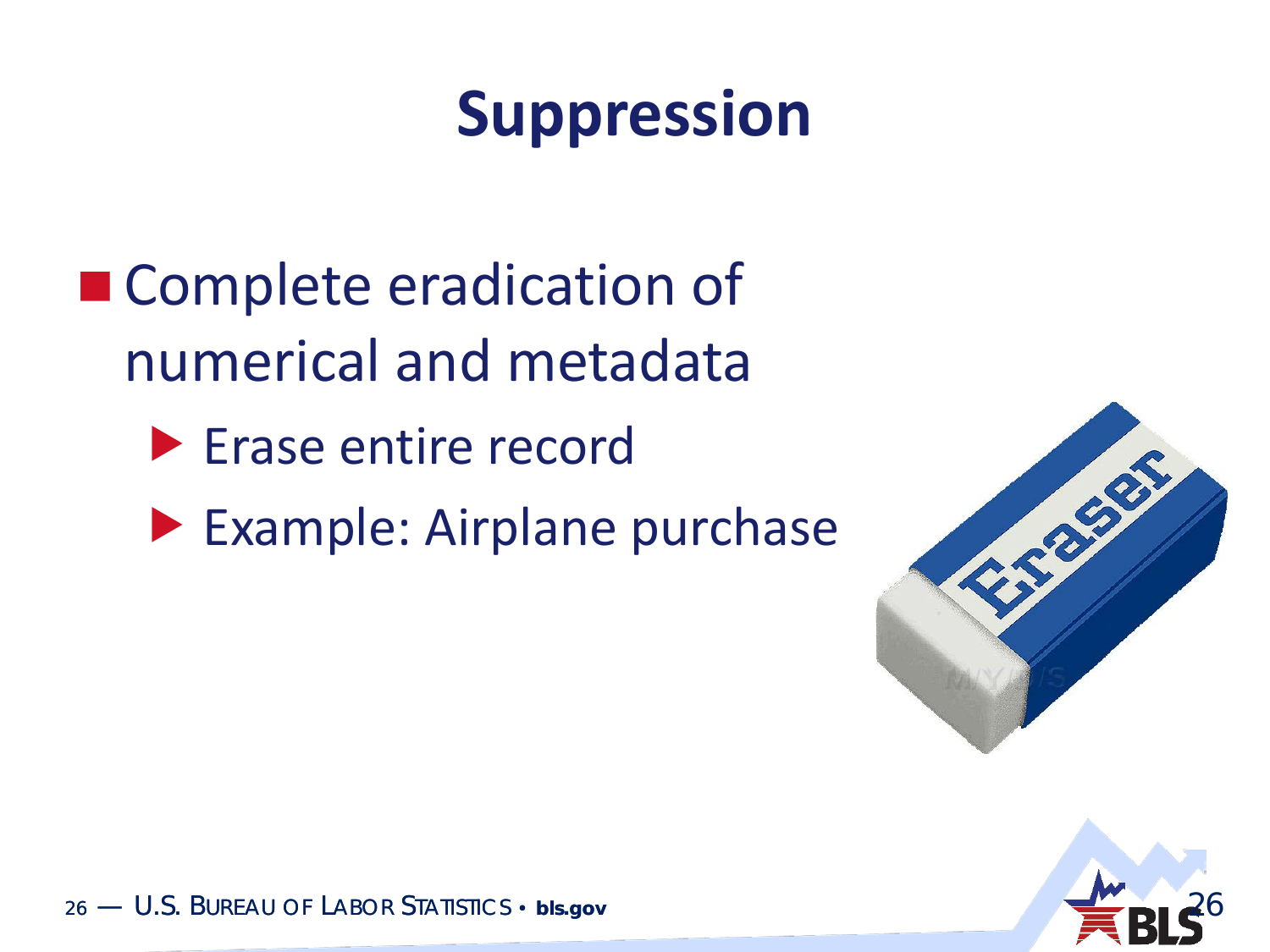#### **Reverse Engineering**



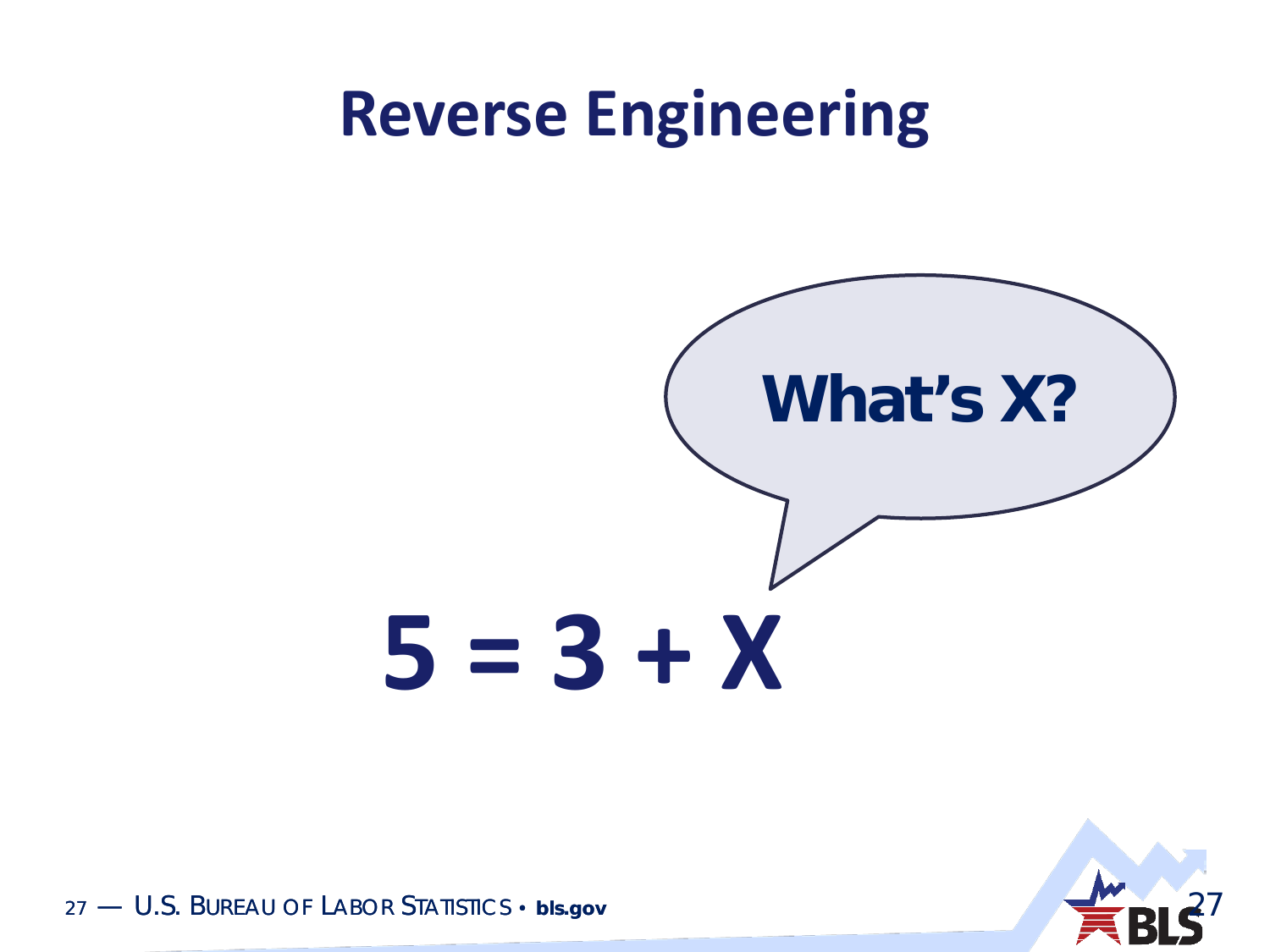#### **How to Prevent Reverse Engineering?**

Prevent users to deduce protected information from available data

- 1. Find protected values
- 2. Protect them in all locations
- 3. Protect related values

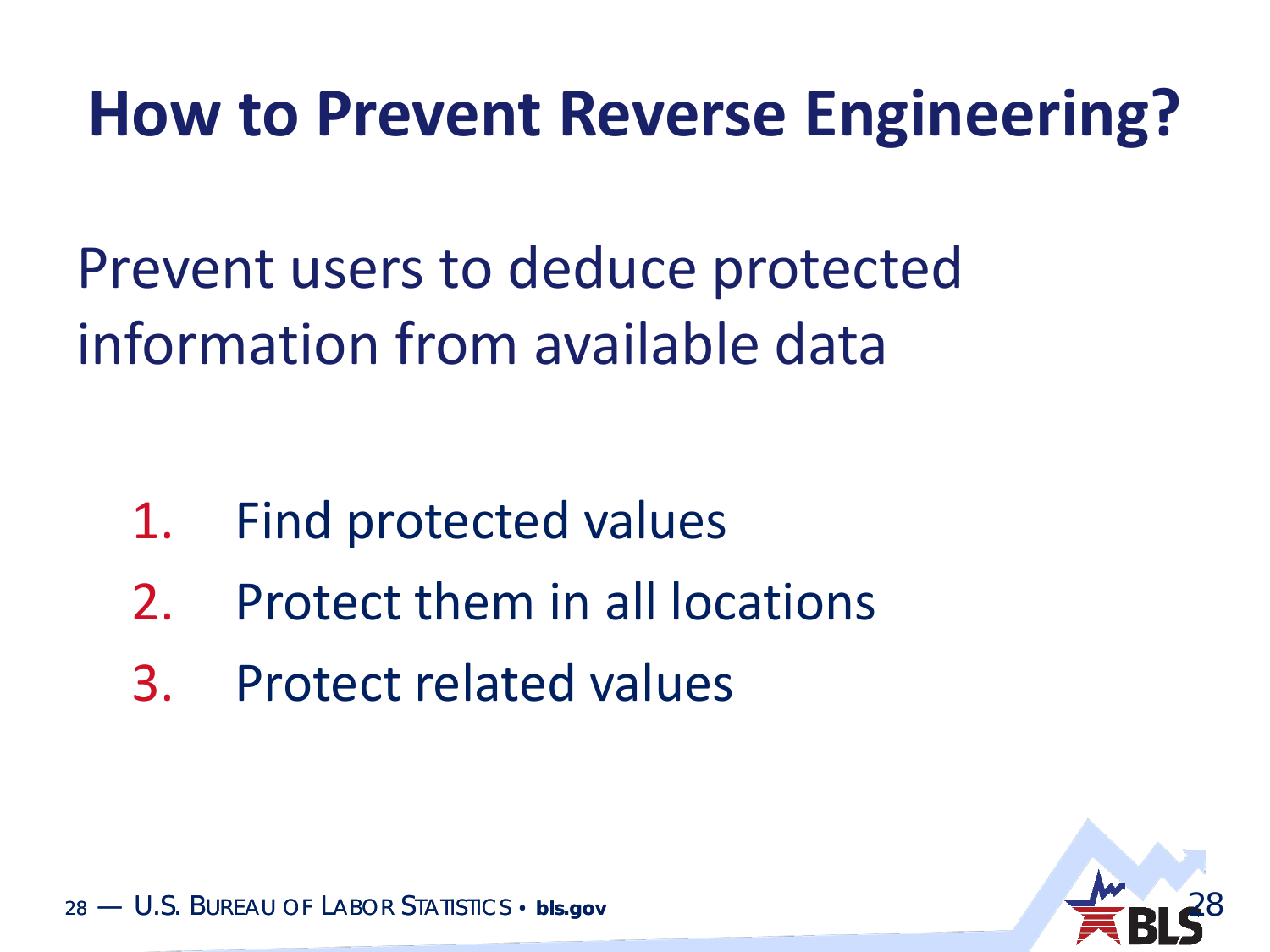#### **Reverse Engineering**

**Scenarios** Within file

**Across files** 

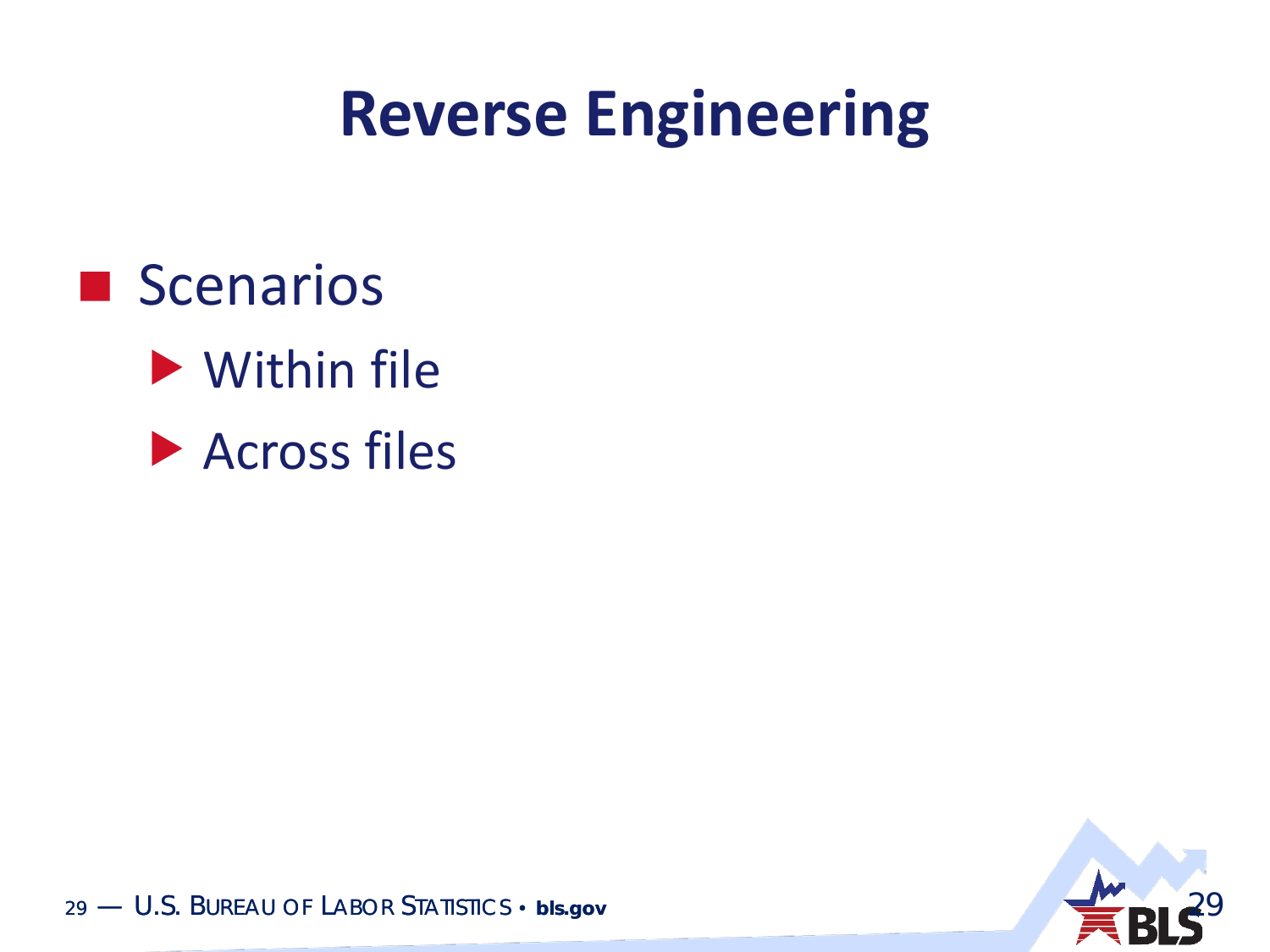### **Reverse Engineering: Within File**



30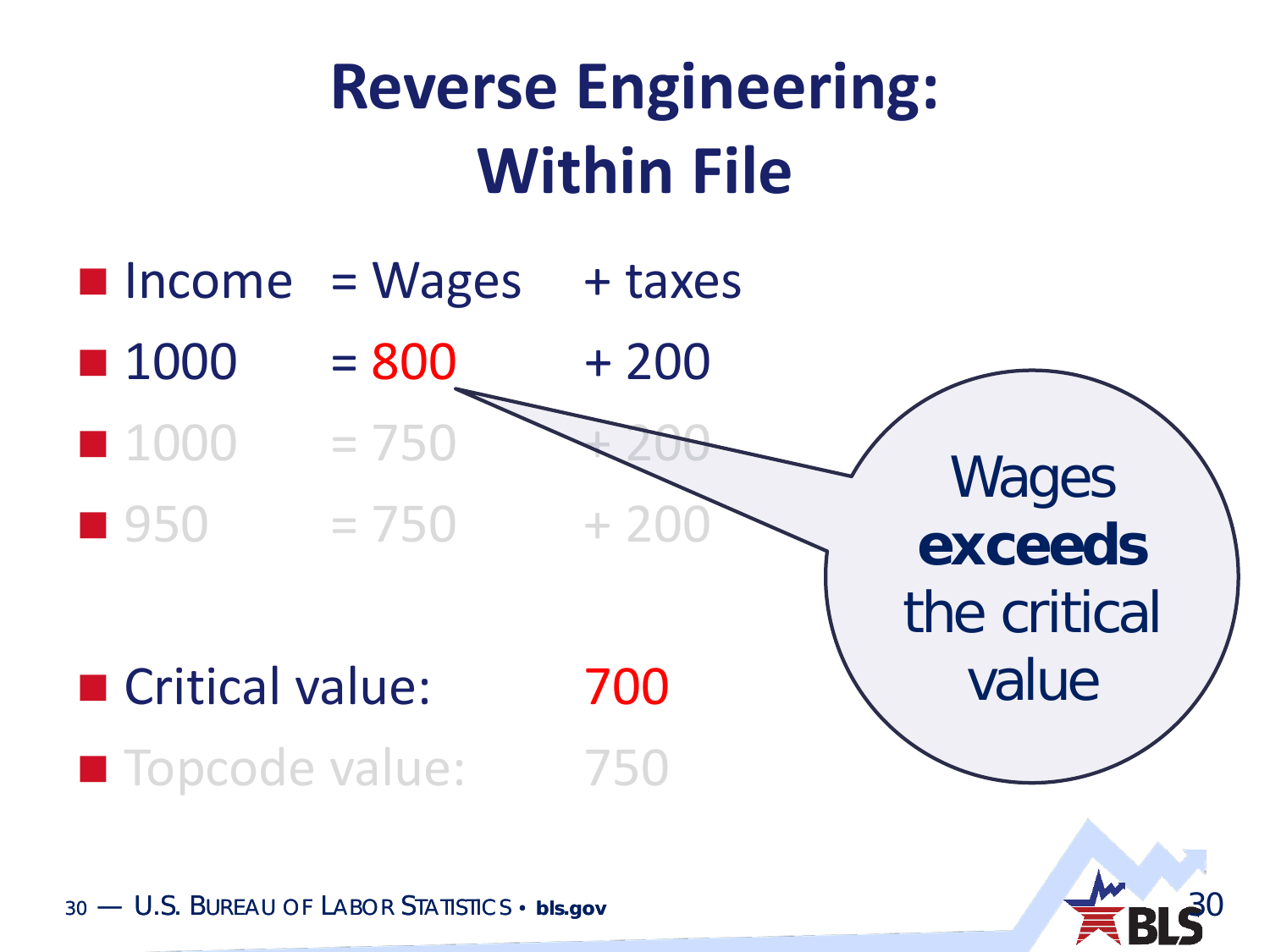# **Reverse Engineering: Within File**



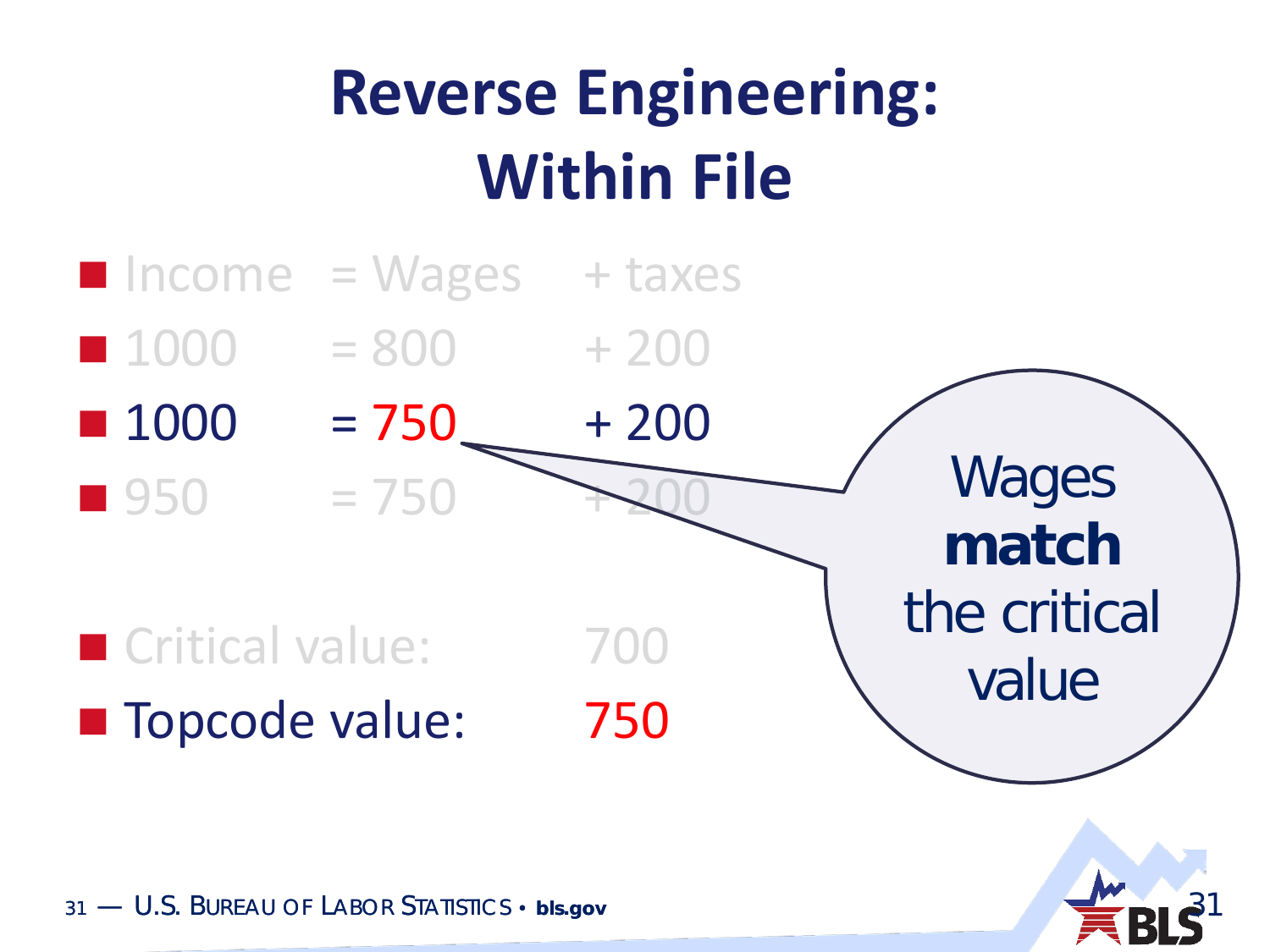# **Reverse Engineering: Within File**



32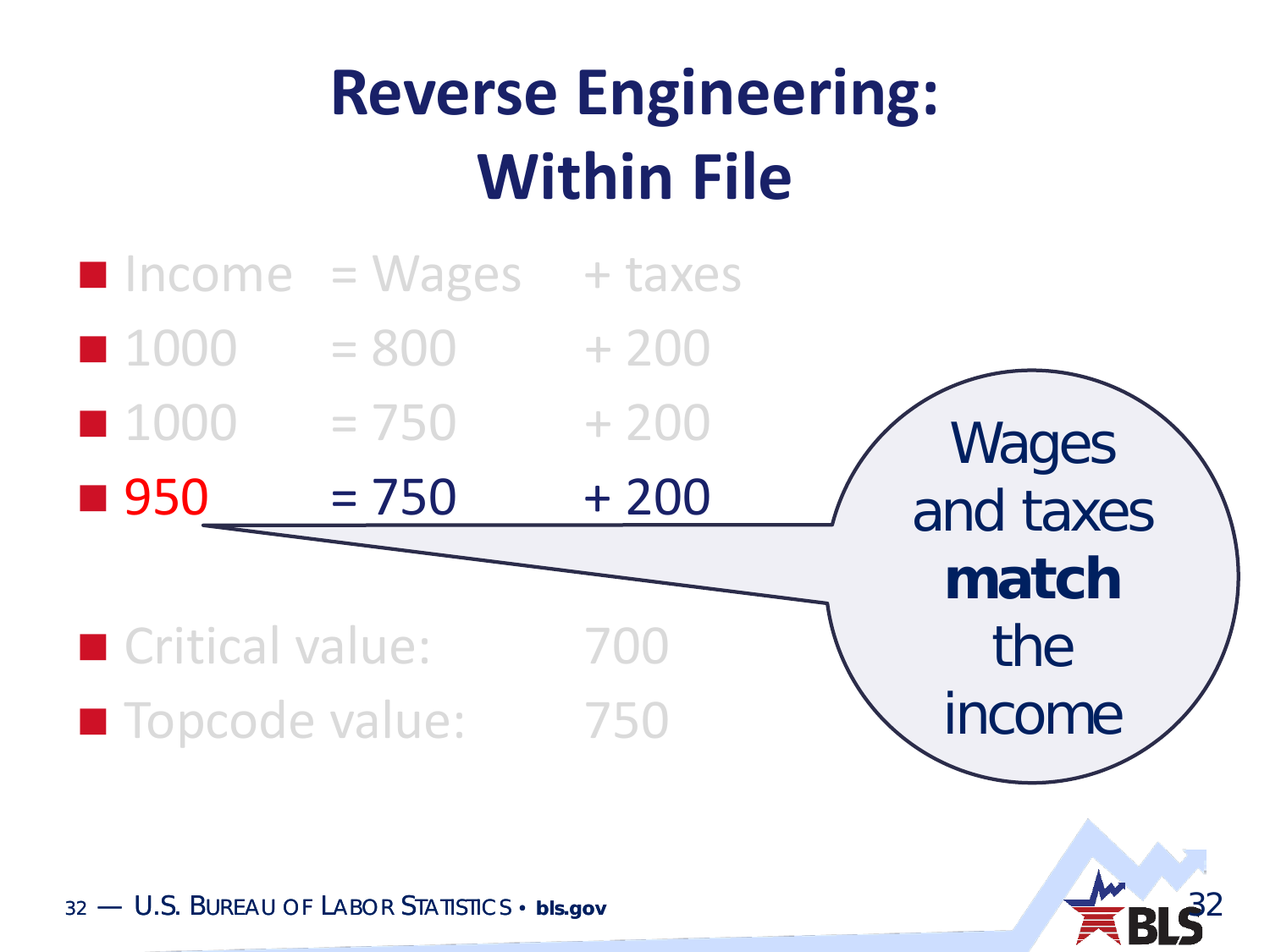#### **Reverse Engineering: Across Files**

 **Income:** Topcoded income in FMLI => Topcode associated UCCs in ITBI

 **Expenditure:** Topcoded expenditures in EXPN and FMLI

=> Topcode associated UCCs in MTBI

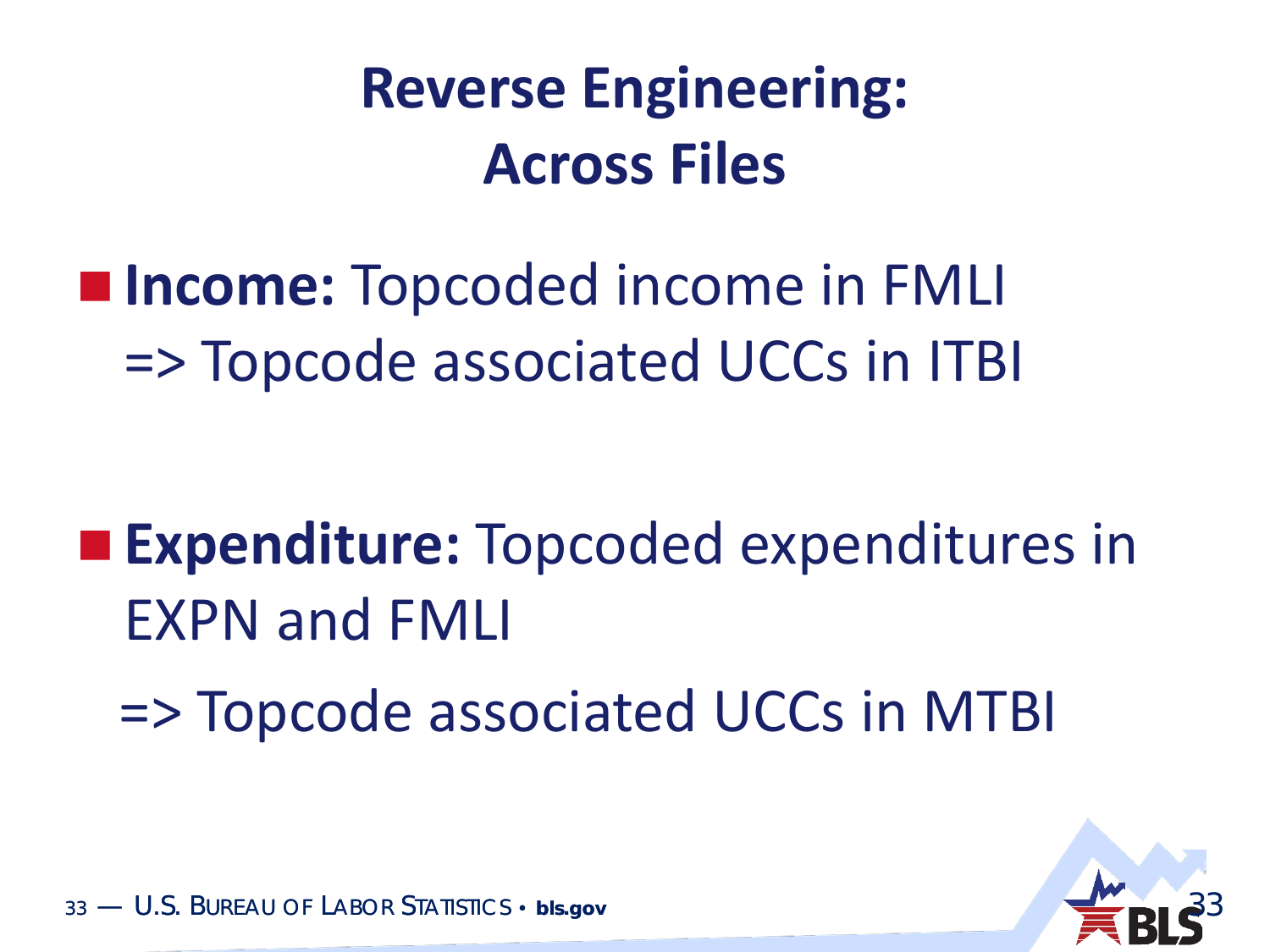#### **How Do We Document?**

**Flag values T**: Topcoded value **D**: Valid value

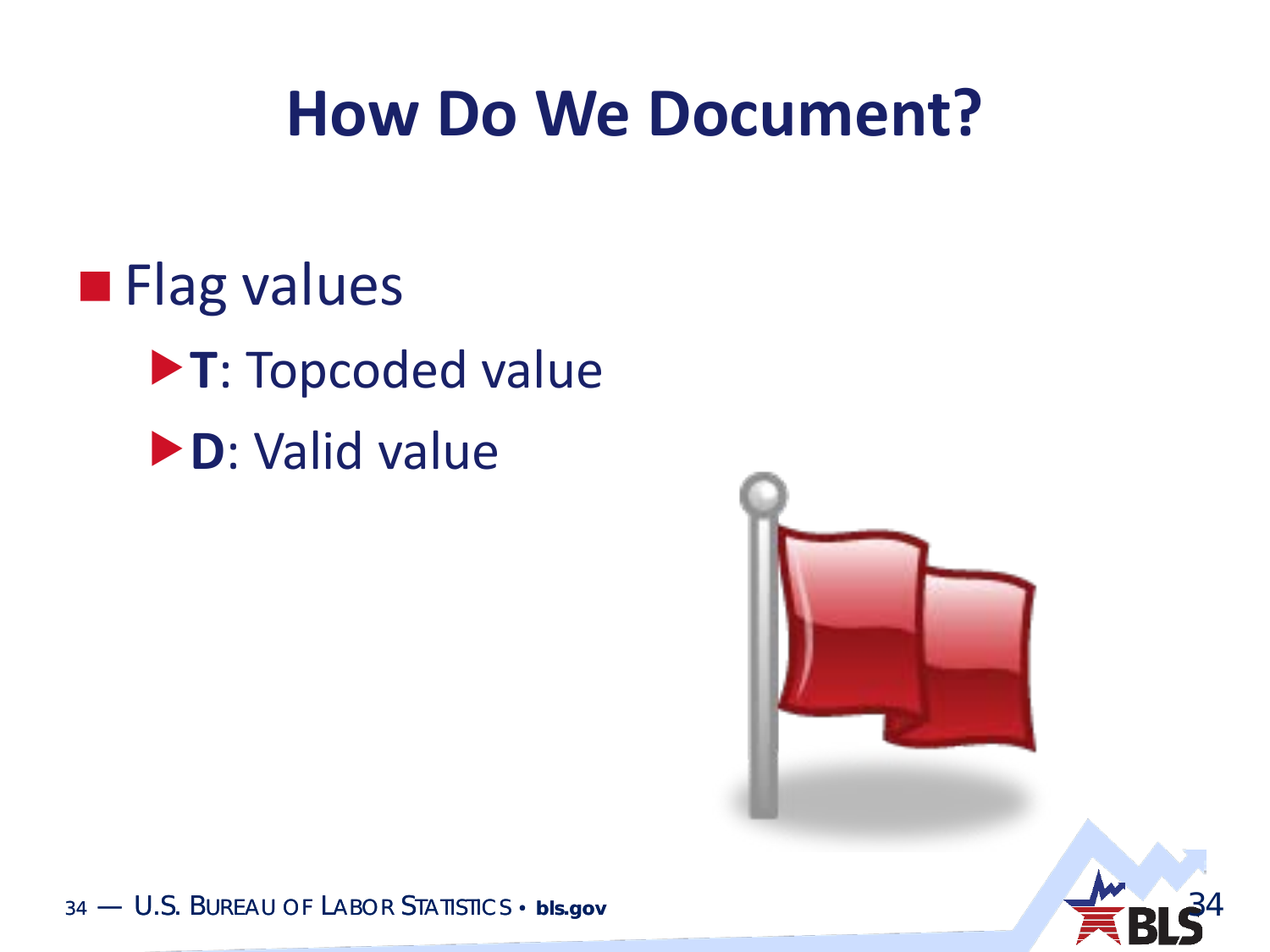# **Impact of topcoding**

- CE topcodes few observations
- Most affected data slices:
	- ▶ Geographic data non-self representing cities Income for high earners.

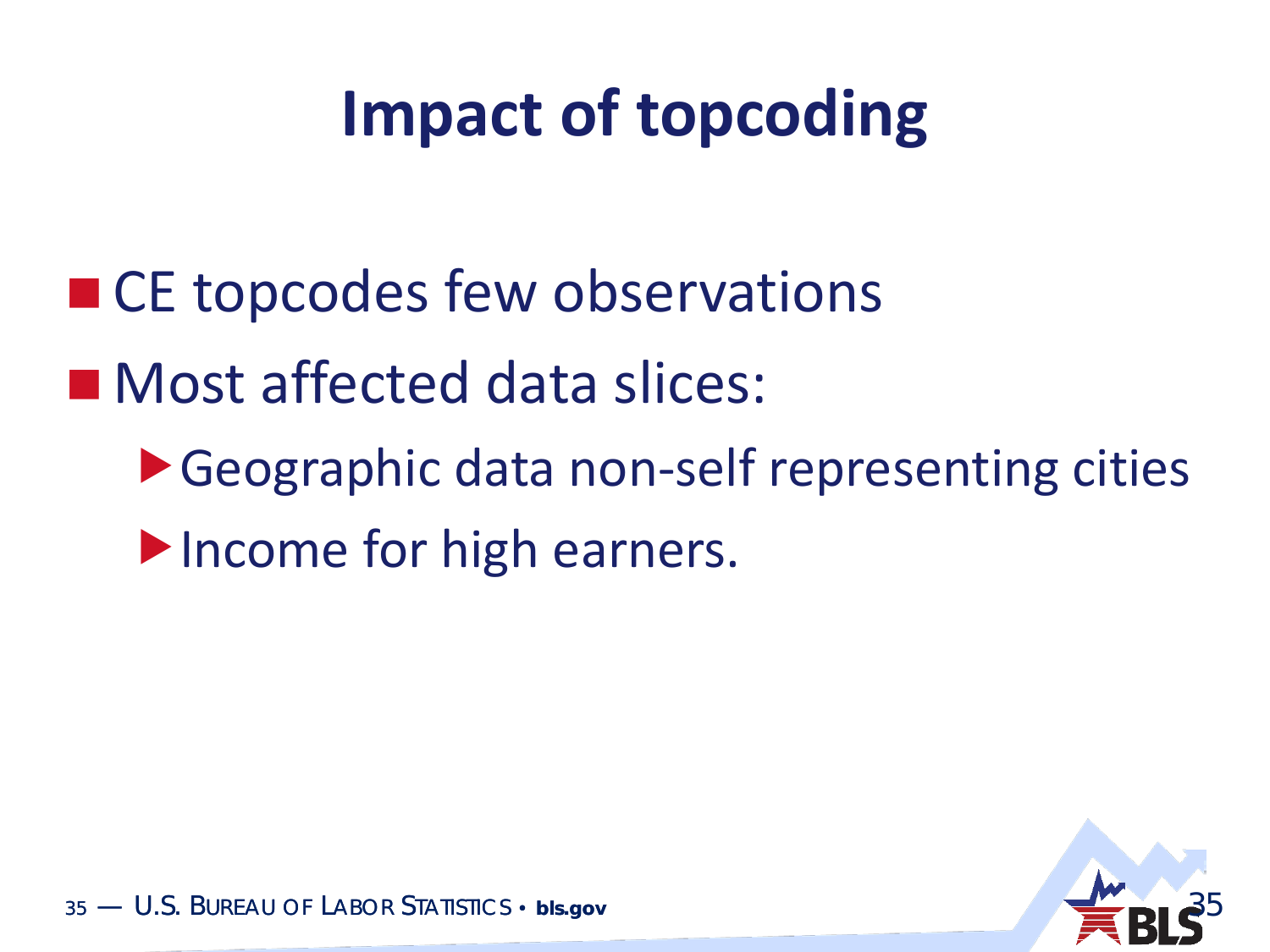# **Impact of Suppression of Geographic variables, Percent**

Almost 60 % of PSUs suppressed Below 15 % of states, divisions, and regions suppressed  $\frac{4.7}{4.7}$ 



Source: FMLI and FMLD files for 2015.

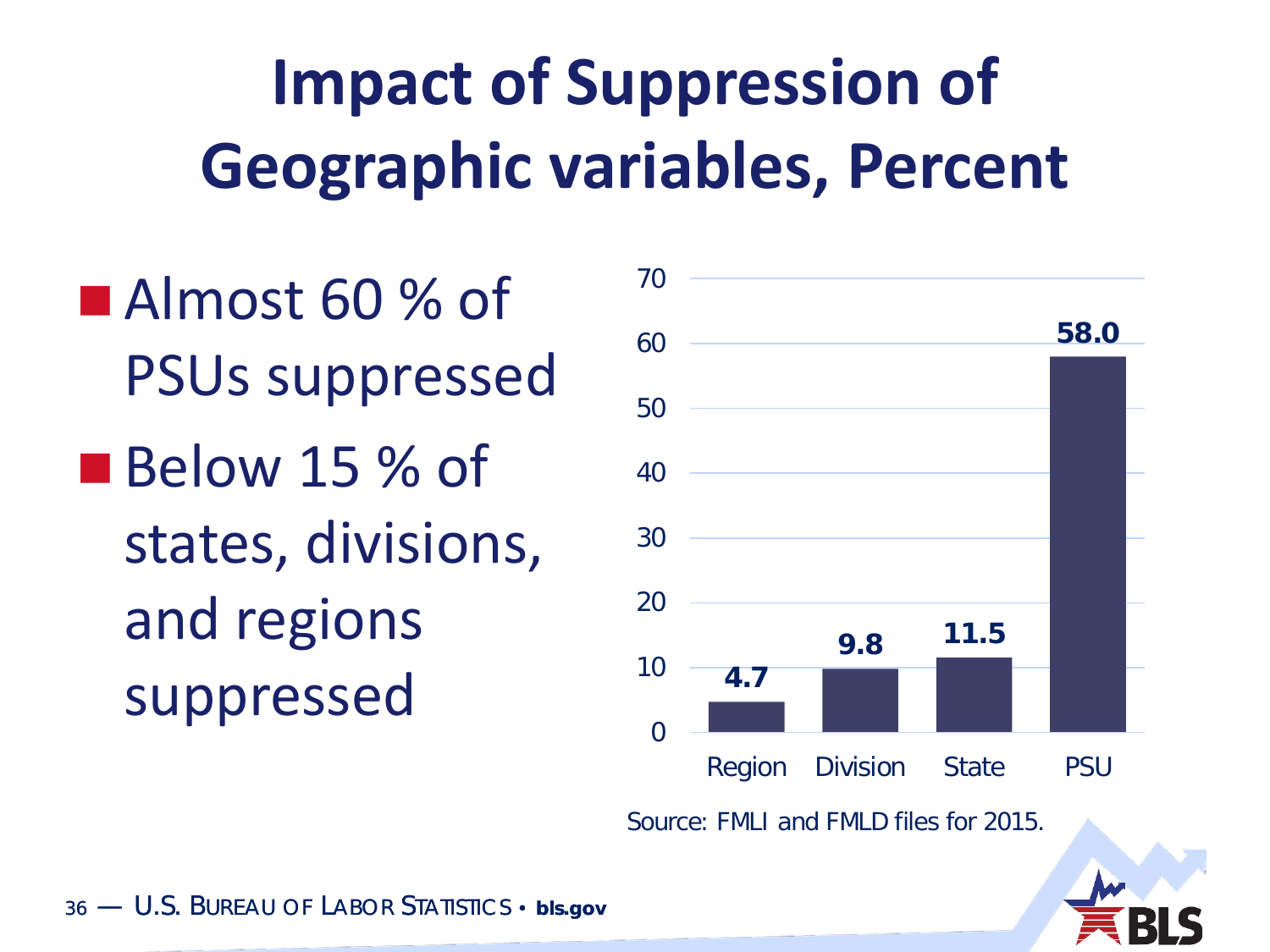### **Additional Information**

**[Protection of respondent confidentiality](http://www.bls.gov/cex/pumd_disclosure.htm)** provides additional information on protecting the confidentiality of respondents.